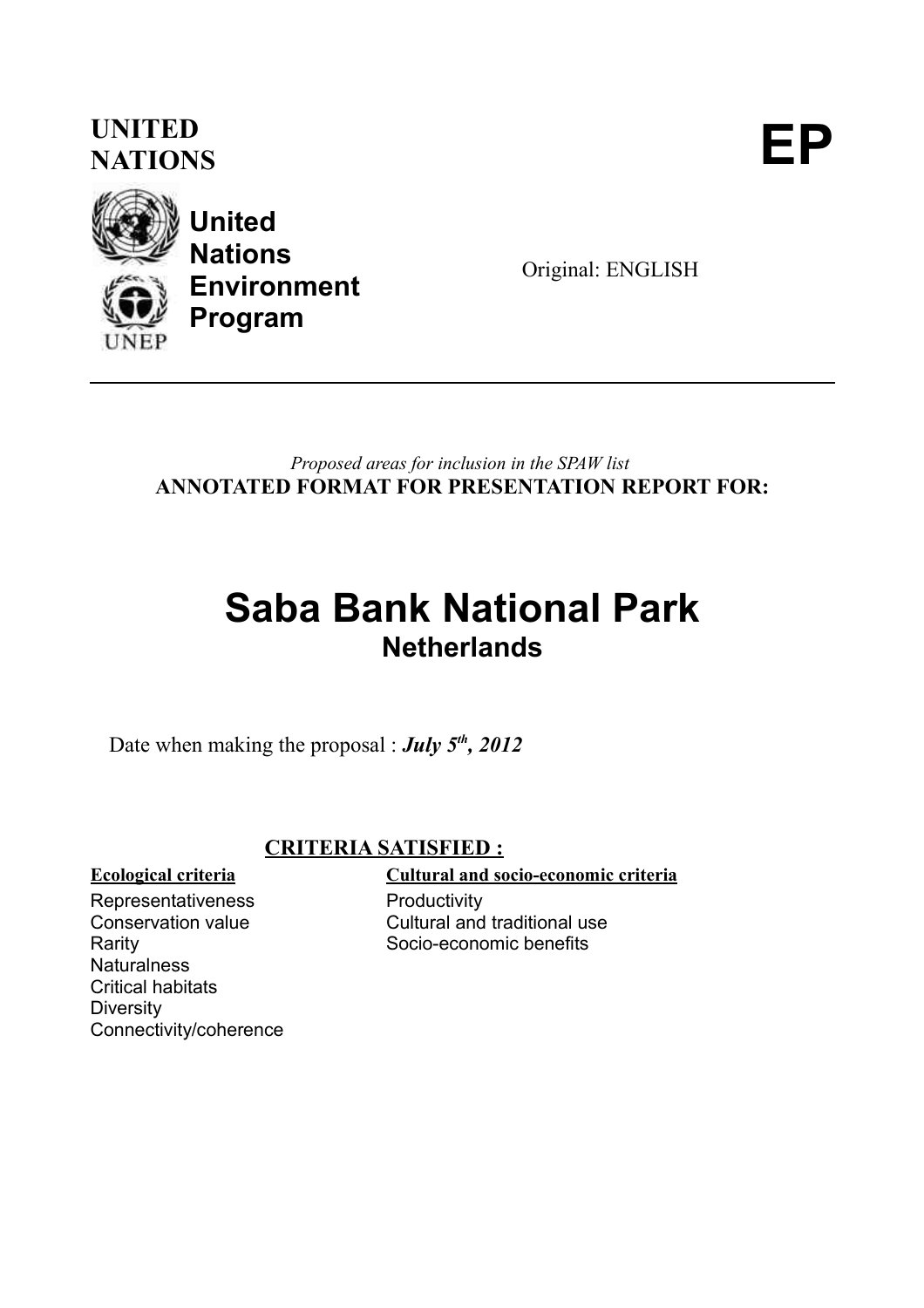### **Area name: Saba Bank National Park**

### **Country: Netherlands**

### **Contacts**

| <b>Focal Point</b> | Last name: HOETJES<br>First name: Paul<br><b>Position: Policy Coordinator Nature</b><br>Email: Paul.Hoetjes@rijksdiensten.com<br>Phone: (+599) 715 83 08 |
|--------------------|----------------------------------------------------------------------------------------------------------------------------------------------------------|
| <b>Manager</b>     | Last name: WULF<br>First name: Kai<br><b>Position: Parks Manager</b><br>Email: paul.hoetjes@rijksdienstcn.com<br>Phone: 5994163295                       |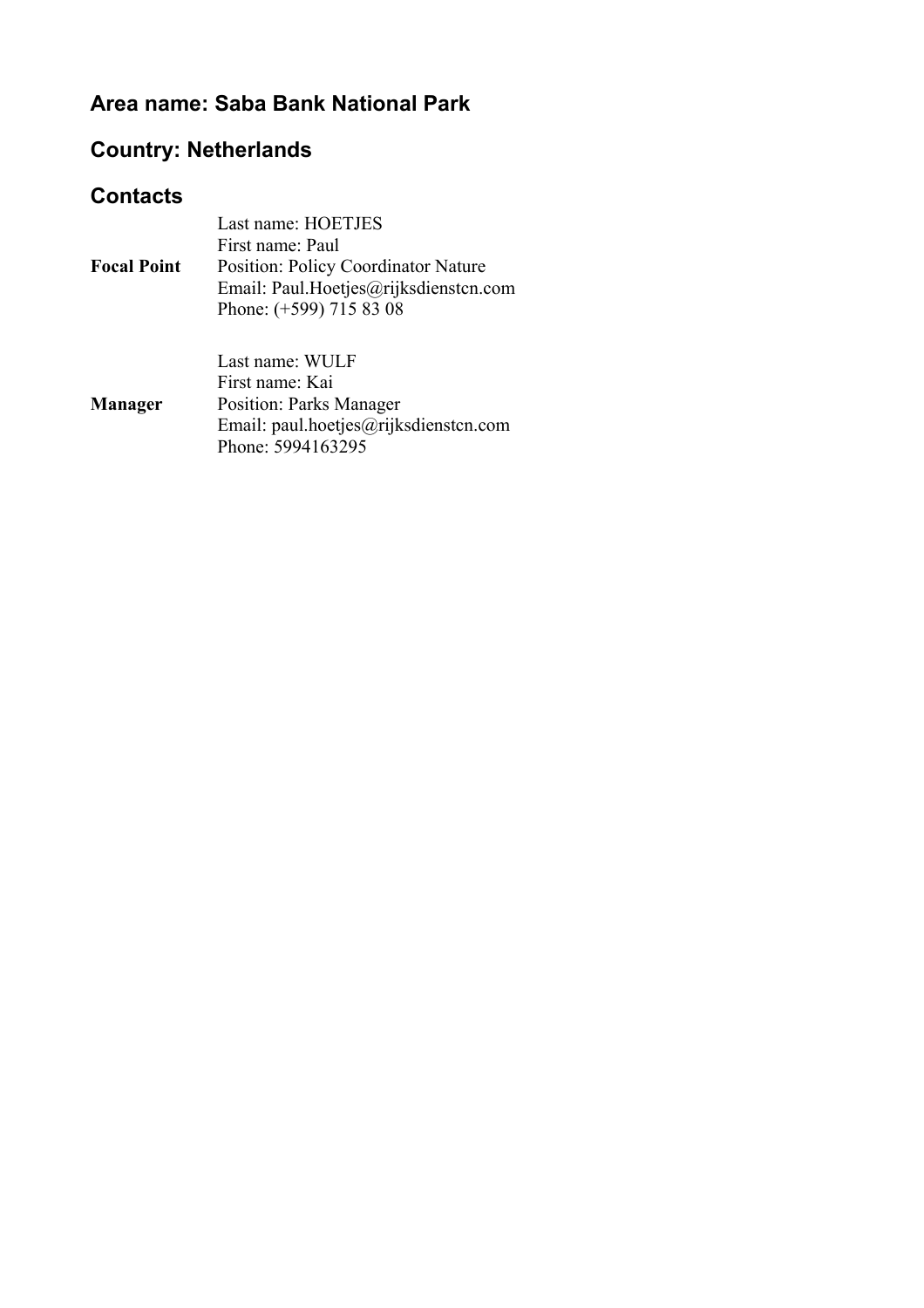## **SUMMARY**

Chapter 1 - IDENTIFICATION

- Chapter 2 EXECUTIVE SUMMARY
- Chapter 3 SITE DESCRIPTION
- Chapter 4 ECOLOGICAL CRITERIA
- Chapter 5 CULTURAL AND SOCIO-ECONOMIC CRITERIA
- Chapter 6 MANAGEMENT
- Chapter 7 MONITORING AND EVALUATION
- Chapter 8 STAKEHOLDERS
- Chapter 9 IMPLEMENTATION MECHANISM
- Chapter 10 OTHER RELEVANT INFORMATION

## **ANNEXED DOCUMENTS**

- Map of Saba Bank nature park
- Contract SCF-Sababankbeheer. Overeenkomst tussen de Staat der Nederlanden en Saba **Conservation**
- Literature Saba Bank National Park Proposal for Listing under SPAW
- Management plan for the natural resources of the EEZ of the Dutch Caribbean
- Saba Bank Fisheries Resources Study, Report II: Methods to Assess the Saba Bank Commercial Fishery and Preliminary Results
- Saba Bank Management Unit Terms of Reference
- Saba Bank MPA Decree
- Saba Bank Special Marine Area Management Plan 2008 Shelley Lundvall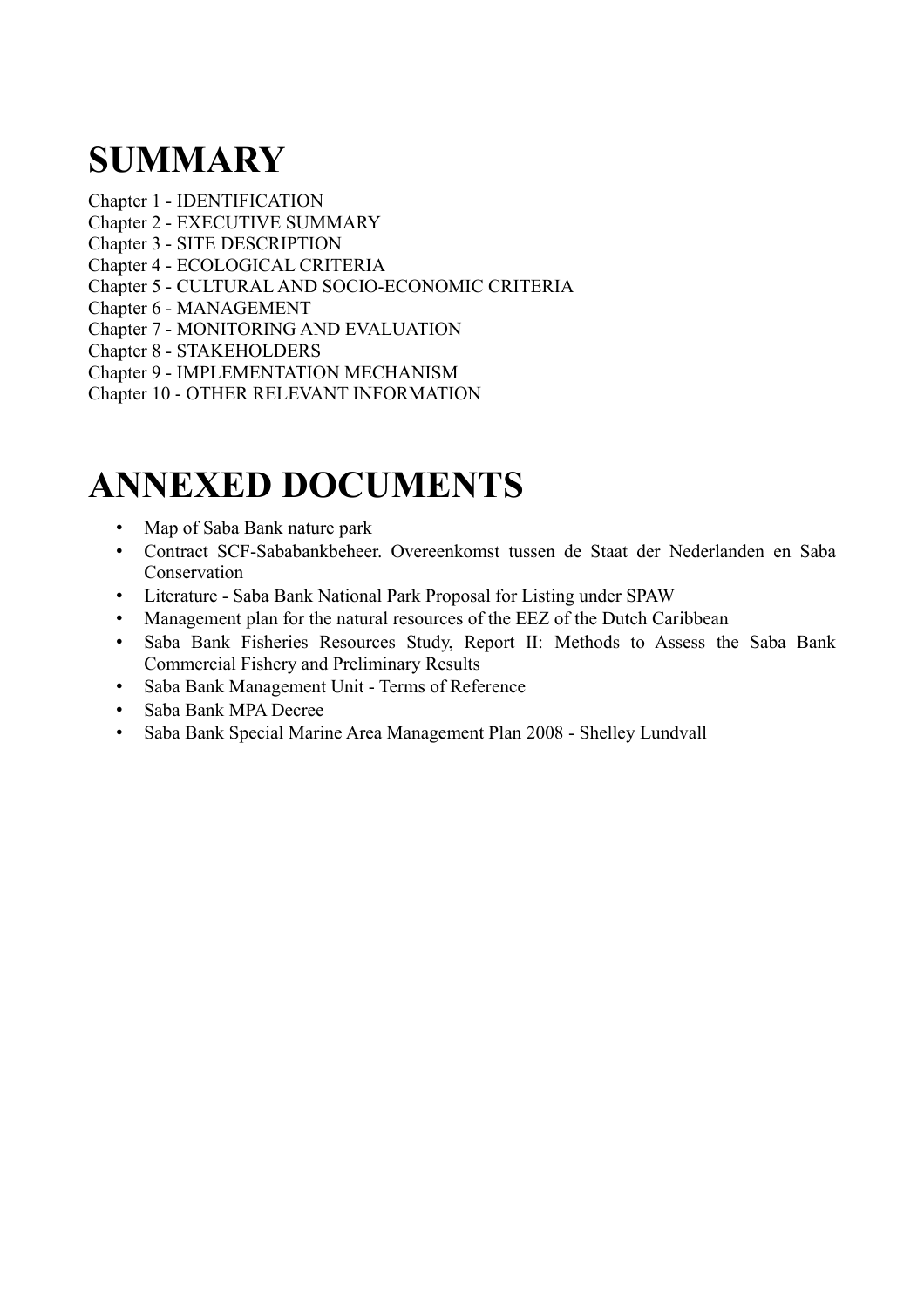# **Chapter 1. IDENTIFICATION**

### **a - Country:**

**Netherlands** 

### **b - Name of the area:**

Saba Bank National Park

### **c - Administrative region:**

Saba

### **d - Date of establishment:**

12/12/10

### **e - If different, date of legal declaration:**

not specified

### **f - Geographic location**

*Longitude X:* -63.458586 *Latitude Y:* 17.422422

## **g - Size:**

2679 sq. km

### **h - Contacts**

*Contact adress*: paul.hoetjes@rijksdienstcn.com *Website*: *Email address*: paul.hoetjes@rijksdienstcn.com

### **i - Marine ecoregion**

64. Eastern Caribbean

## **Comment, optional**

none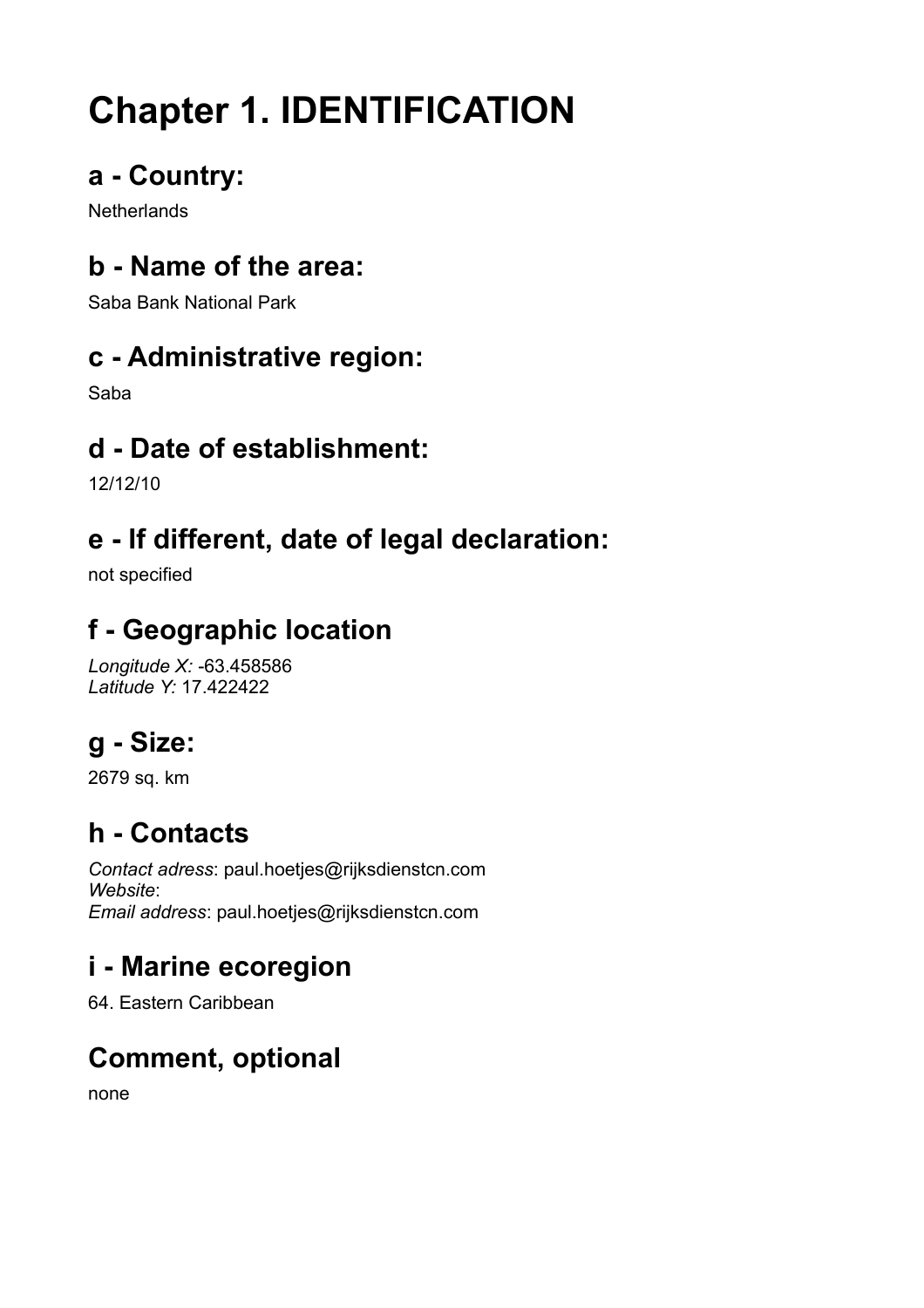## **Chapter 2. EXECUTIVE SUMMARY**

#### **Present briefly the proposed area and its principal characteristics, and specify the objectives that motivated its creation :**

The Saba Bank National Park is a unique and highly significant area for the entire region. Biophysically it is a submerged atoll, the largest actively growing atoll in the Caribbean, and one of the largest atolls in the world, measuring 1,850  $km^2$  (above 50m depth contour). The area is significant in terms of its unique ecological, socio-economic, scientific and cultural characteristics. Its extensive coral reefs, fishing grounds and algae beds are very vulnerable to damage from international shipping, in particular anchoring of tankers and other cargo ships. Large ships also pose a hazard to the artisanal fishery practiced on the Saba Bank. In addition some of the shallowest areas of the Saba Bank pose a hazard to navigation. The area is extremely fragile to damage by international shipping (anchoring) and poses a risk to navigation and fishery in the area. Because of its rich biodiversity that needs protection an dmanagment, the Saba Bank was declared a protected area by the Dutch Government (15 Dec 2010) and an application to IMO has been submitted requesting for a PSSA status for the Bank, a decision is expected in 2013.

#### **Explain why the proposed area should be proposed for inclusion in the SPAW list**

The Saba Bank is a an area of regional significance because of its uniquely rich biodiversity, unique geological characteristics (large submerged atoll), and as a source of recruitment for fisheries as well as for biodiversity in the northeastern Caribbean.

The area has been identified as having the greatest diversity of algae species in the Caribbean (Littler et al);

it is bordered on its eastern edge by a 55 km long fringe of coral reefs;

it is presumed to be an important feeding ground for hawksbill and green seaturtles, and

it is an important area for humpback whales and other cetaceans.

Because of its size the Saba Bank National Park presents unique challenges for effective management. The experiences of this management are therefore important to share with the region, while at he same time the area can greatly benefit from regional cooperation.

#### **According to you, to which Criteria it conforms (Guidelines and Criteria B Paragraph 2)**

Representativeness Conservation value Rarity **Naturalness** Critical habitats **Diversity** Connectivity/coherence

#### **Cultural and socio-economic criteria**

**Productivity** Cultural and traditional use Socio-economic benefits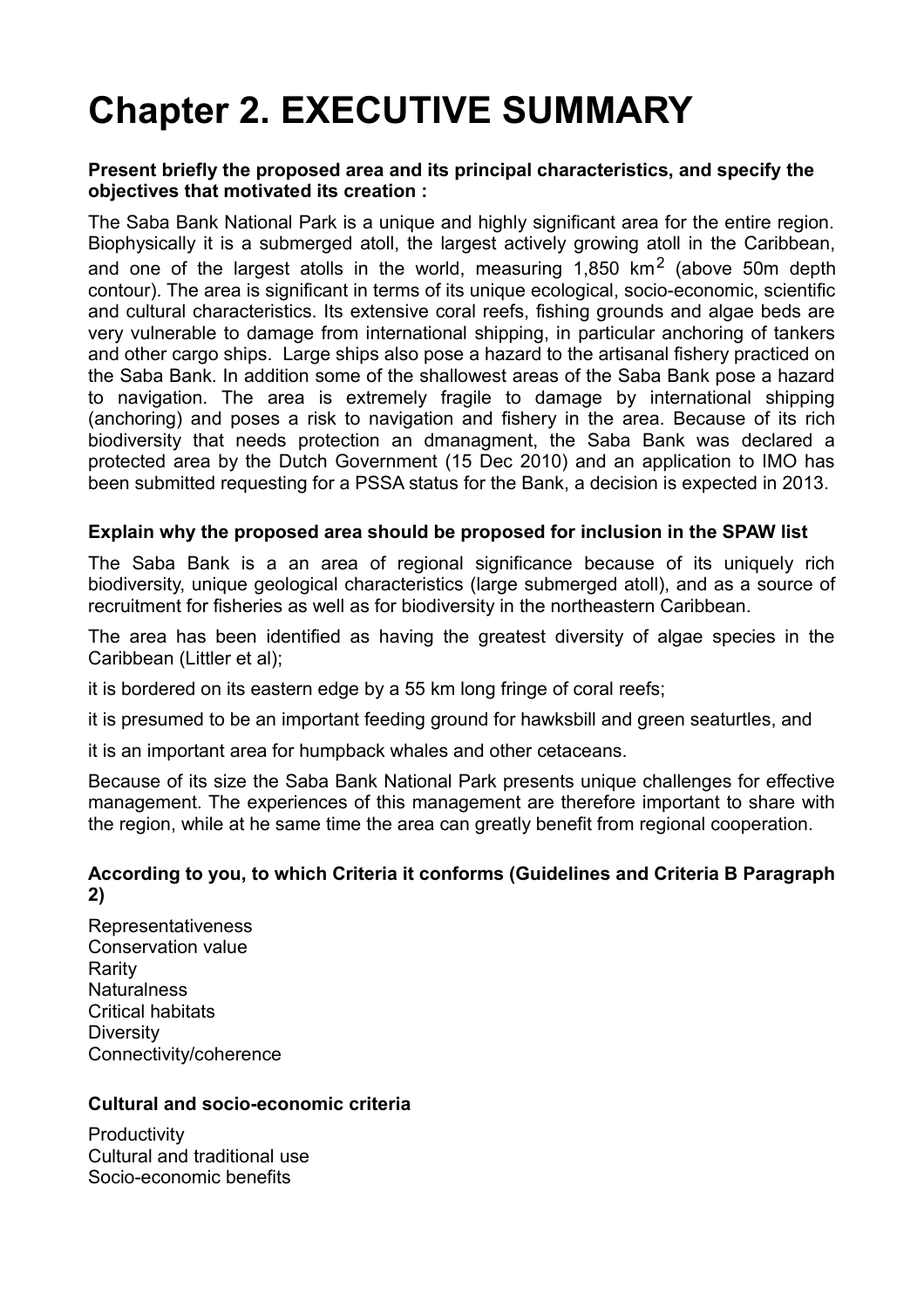## **Chapter 3. SITE DESCRIPTION**

### **a - General features of the site**

#### **Terrestrial surface under sovereignty, excluding wetlands:**

0 *sq. km*

#### **Wetland surface:**

0 *ha*

#### **Marine surface:**

2679 *sq. km*

#### **Global comment for the 3 previous fields (optional):**

This is exclusively a marine area situated far from land. The closest land is the island of Saba at a distance of about 5 nautical miles, and separated by a channel of more than 500 m deep.

### **b - Physical features**

#### **Brief description of the main physical characteristics in the area:**

The Saba Bank is an undersea elevation with a flattened top, a bank, 3 - 5 km Southwest of the island of Saba and 25 km west of St. Eustatius. It is raised about 1000m above the general depths of the surrounding sea floor and its shape is approximately square or slightly elliptical, the long axis trending ENE-WSW. With a length of 60 to 65 km and a width of 30 to 40 km, the total surface area is approximately 2200 km2 (measured to the 200 m isobath). The platform is somewhat tilted with the north-western part of the surface being deeper than the south-eastern part. The largest part of the bank is between 20 and 50 m depth, but a substantial eastern part (app. 225 km2) is between 10 and 20 m depth. On its western rim depths are around 50 m, while on the eastern and south-eastern edges, where a prominent coral ridge system (55 km long) runs along the platform, depths vary between 7 and 15 m (Van der Land 1974, MacIntyre et al. 1975).

#### **Geology:**

The Saba Bank is located at the intersection of three different types of geological activity. It is near the eastern end of the tectonically active Greater Antilles island chain, at the north end of the Aves Ridge and just to the west of the north end of the volcanic island arc chain near the north-eastern boundary of the Caribbean Sea. The Saba Bank has intrigued many scientists dating back to the beginning of the century. Spencer (1904; p. 357) considered the Bank to be "a remnant of the coastal plains on the mountainous backbone of the Antillean ridge". He concludes that the Bank "has been levelled by coral growth and the sands derived from them". Vaughan (1919) viewed the Bank as a submarine plateau, levelled by planation agencies, which almost certainly were both subaerial and submarine, which has been submerged in recent geologic time. Vaughan already indicated that the Bank essentially duplicates the atolls in the Pacific. This was later verified by Van der Land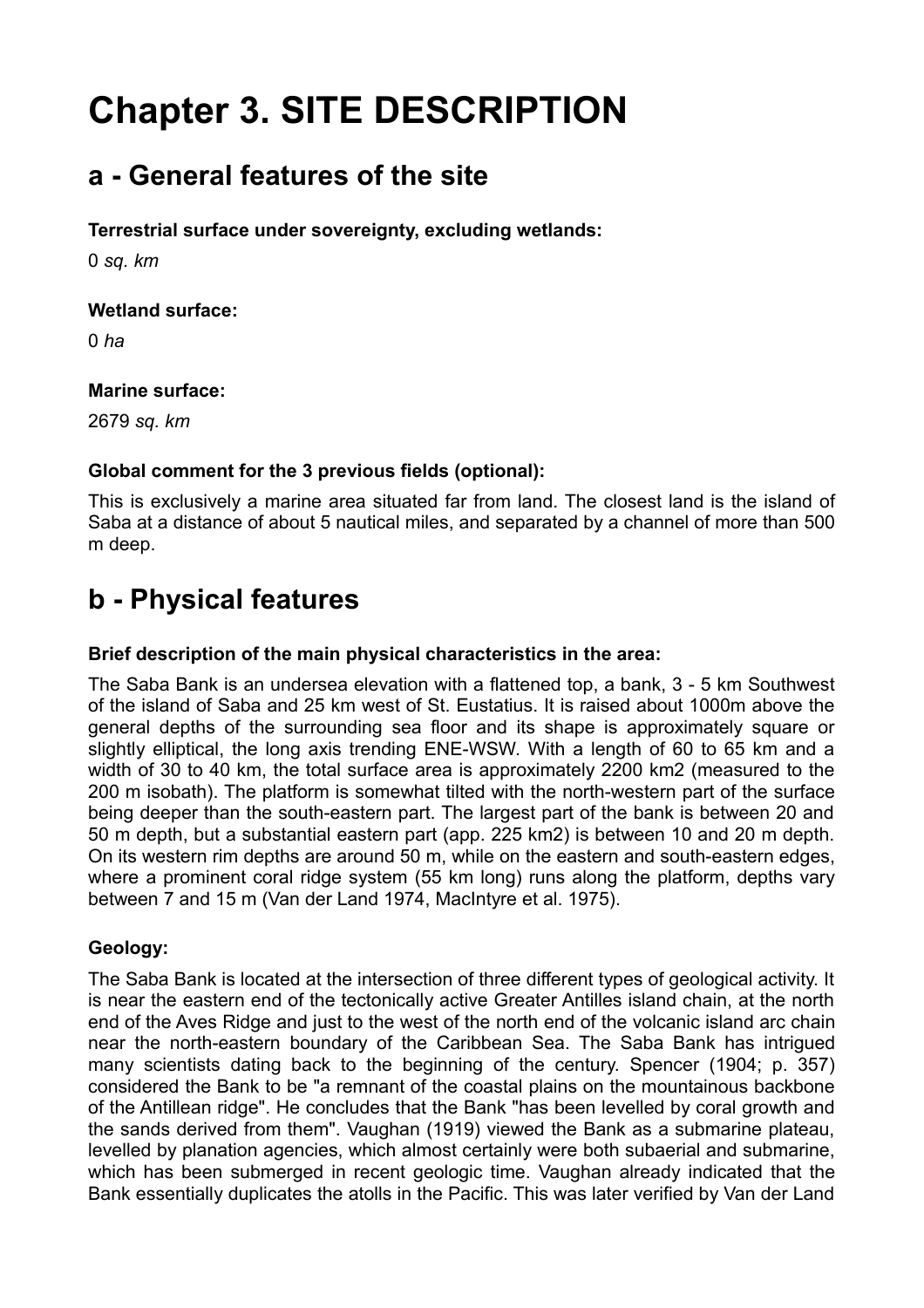(1977) who considers the Bank to be an actively growing atoll, although it is completely submerged, and ranks it among the largest atolls in the world. Davis (1926) viewed the Bank as "an atoll lagoon floor, deprived of its original reef and probably somewhat planed down by low-level abrasion in the post glacial epoch" (Davis 1926, p. 138). Differences of opinion on the formation of Banks such as the Saba Bank have caused heated debate. Vaughan stated that infilling behind barrier reefs could never be the reason for the existence of the Bank, whereas Davis thought this was an essential process.

**Soil:** 

N.A.

#### **Topography:**

On the Saba Bank the reef zonation pattern follows a sequence from shelf edge to central Bank. On the eastern portion of the Bank, known as Overall Bank, reef zones occur in the following sequence as one moves from east (windward, open ocean) to west (leeward, towards central Saba Bank): seaward slope, fore reef (with one or more "front reefs"), reef flat, backreef slope ("escarpment"), lagoon, and patch reef (located within the lagoon). The fore reef zone is a steeply sloping and topologically variable region. Van der Land (1977) observed a "front reef" rising from a "reef terrace" at 30-40 m depth. High-resolution bathymetry confirmed the presence of at least one front reef feature at Overall Bank. To the west (leeward) of the front reef, an area resembling a spur-and-groove reef is found. For the purposes of this management plan, these various reef features are considered elements of a single zone - the fore-reef zone.

Westward (leeward) of the fore reef zone, the reef rises to  $\sim$  15 m depth and forms a wide (> 1000 m) level expanse. Van der Land (1977) identified this area as the reef flat and suggested that it comprised an inner and outer zone distinguished by bathymetry. Examination of recent highresolution bathymetry data did not differentiate inner and outer reef flat zones within the area of Overall Bank.

The lagoon zone extends eastward (leeward) from the reef flat and backreef slope zones. Van der Land considered the lagoon a single zone, although he distinguished "patch reef' formations within it. Bathymetry confirmed the presence of patch reef-like features within the lagoon.

#### **Bathymetry:**

see topography

#### **Hydrodynamics:**

The Saba Bank and the neighbouring islands are affected by The Antilles Current and possibly the Caribbean current. The Antilles Current flows northward east of the Antilles joining the Florida Current past the outer Bahamas. Its waters are concentrated into a strong northward jet about 80-100 km wide centred at 400 m depth. Mooring studies have indicated that the Antilles Current has mean transport speeds of 3.2 Sv (*sverdrup*) northwards in the upper 800m of water.

The narrowly spaced chain of islands, Banks, and sills of the Antilles Islands Arc, including Saba and the neighbouring islands, separate the Caribbean from the Atlantic Ocean and act as a sieve for the inflow of Atlantic water to the Caribbean Basin. Water flows into the Caribbean Sea through the narrow passages between the islands and continues westward as the Caribbean Current, the main surface circulation in the Caribbean Sea.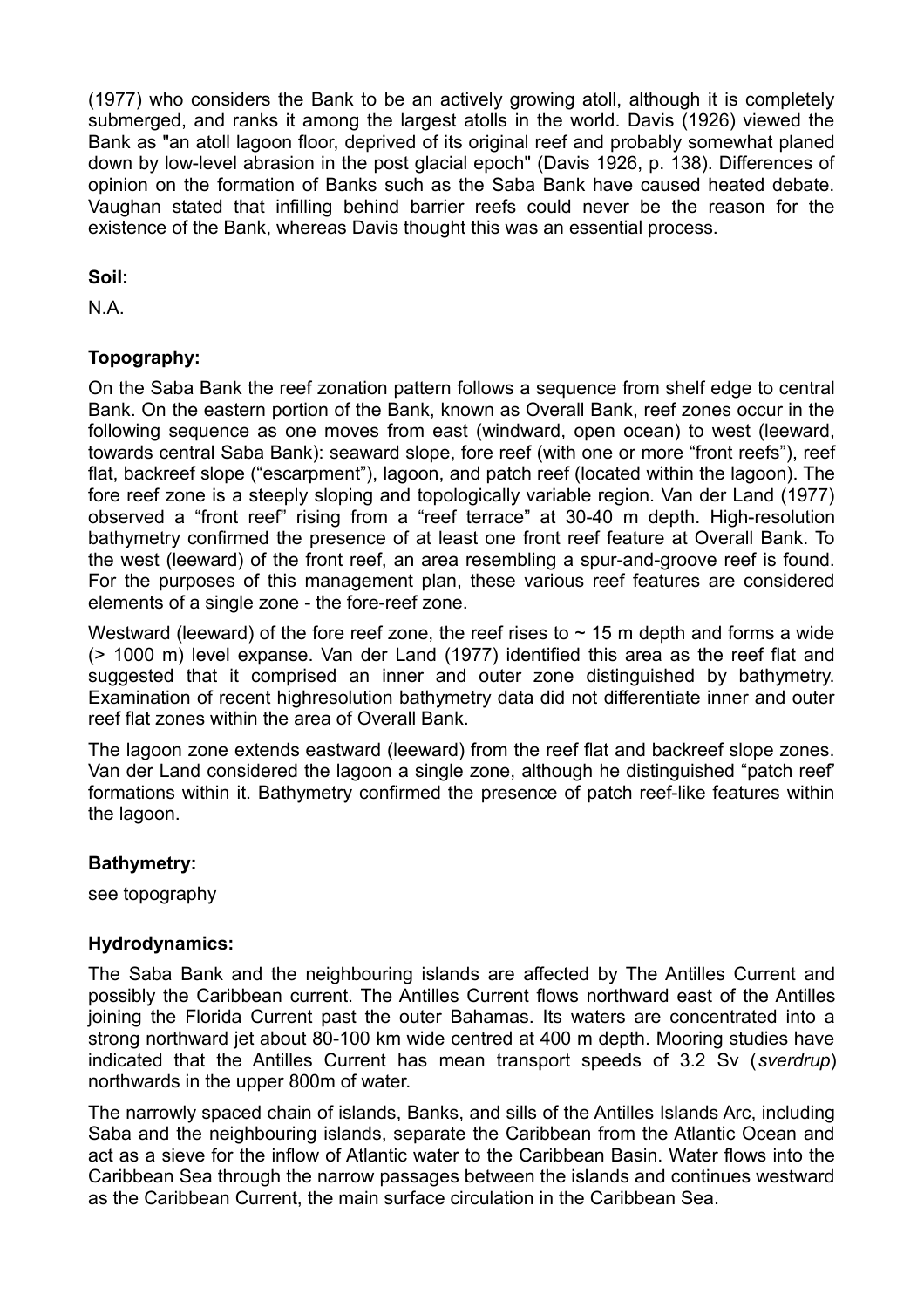Waves, known as ground swells, are produced by low pressure weather systems at sea. Waves produced by the wind are generally highest from June to July and from December to March when the wind speeds are highest. The dominant easterly wind drives waves towards the west. During swell wave conditions there is likely considerable impact on the communities on the Bank.

#### **Volcanic formations:**

The entire Saba Bank is thought to have a core of volcanic rock, completely capped by fossil reefs. and without volcanic activity. The northwestern part of the Saba Bank is thought to be the result of relatively recent volcanic activity and may still have some remaining activity.

#### **Sand dunes:**

N.A.

#### **Underwater formations:**

see topography

### **c - Biological features**

#### **Habitats**

**Brief description of dominant and particular habitats (marine and terrestrial)\*: List here the habitats and ecosystems that are representative and/or of importance for the WCR (i.e. mangroves, coral reefs, etc):** 

The marine habitats represented within the Saba Bank can be categorized as follows:

- □ Open water: supporting planktonic and pelagic sea creatures including fish and migratory species such as whales, dolphin, and sea turtles,
- $\Box$  sea bed (benthos): supporting coral reefs, algae (and possibly sea grass beds), and infauna (burrowing creatures like mollusks and worms), benthic invertebrates and fish.

There is regular exchange of water, energy and materials between each of these habitats. Organisms also move freely between the different environments for feeding and reproduction. As the waters around the Saba Bank are very deep the Bank has very little, if any, exposure to terrestrial influences. This includes freshwater runoff, sediments, nutrients and any form of coastal pollution, which all stress and eventually kill marine organisms.

#### **Open Water**

The open water supports pelagic fish populations, most of which are highly migratory such as Tuna (*Thunnus sp*.), Dolphin (Dorado / *Coryphaena hippurus*) and Wahoo (*Acanthocybium solandri*) as well as Marlin (*Makaira* sp.) and swordfish (*Xiphias gladius*) which are found primarily around the edges of the Bank.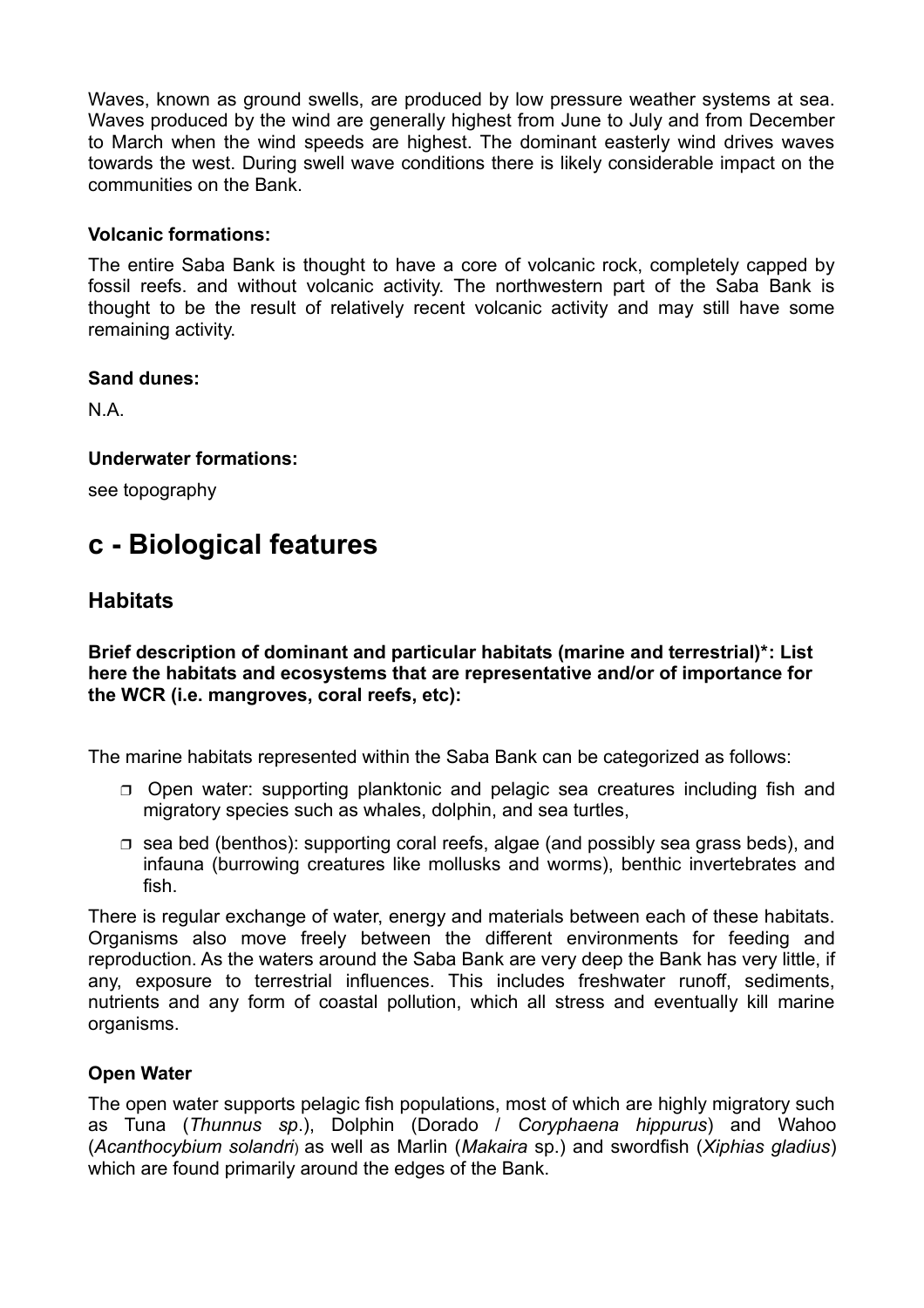While there is little documented information of Caribbean species of turtle that can be found on Saba Bank, there have been several confirmed sightings of Hawksbills (*Eretmochelys imbricata*) during the 2007 survey, indicating the Bank is a foraging area for them. It is quite likely that the Bank is an important foraging are for Green Turtles (*Chelonia mydas*) as well due to the large algae fields. Leatherbacks (*Dermochelys coriacea*), and Loggerheads (*Caretta caretta*) have been seen on the Bank so it is quite likely that they also use the Bank for foraging, though the leaterbacks were likely only migrating through.

A number of Cetaceans are present on the Saba Bank, including; Humpback Whales (*Megaptera novaeangliae*), Sperm Whales (*Physeter macrocephalus*), Spinner Dolphins (*Stenella longirostris*), and Bottlenose Dolphins (*Tursiops truncatus*). Humpback whales, migrating north to their mating grounds, are occasionally seen in the channel between Saba and the Bank. A humpback whale with calf was seen on the Bank in the area known as Moonfish Bank during the 2006 expedition. During dives in February 2002 and in January 2006, humpback whale song was heard.

There are a number of birds that live almost exclusively in the open ocean environment, using Saba as a breeding ground or migratory stop over. These include Frigate Birds (*Fregata magnificens*), Red Billed Tropicbirds (*Phaethon aethereus*), Brown Pelicans (*Pelecanus occidentalis*) and Audubon's Shearwater (*Puffinus lherminieri*).

#### **Pelagic zone**

With the exception of the seabed, everything in blue water beyond the 30m depth contour can be considered the pelagic zone. The pelagic environment is commonly thought of as being made up of number of different ecological zones; most importantly, the epipelagic, mesopelagic and the bathypelagic; we will only be discussing the epipelagic zone.

□ Epipelagic: The epipelagic zone stretches from the surface down to 200 meters. This is where most plants and animals (flora and fauna) live due to the abundance of light and nutrients. Pelagic fish species are found in this part of the sea around the edges of the Saba Bank. This includes small bait fish such as Herring (*Clupea harengus*) – a major food source for marine mammals, and larger, predatory fish such as the blackfin tuna (*Thunnus atlanticus*), Wahoo (*Acanthocybium solandri*) and Dolphin (Dorado - *Coryphaena hippurus*) all of which are commercially important species.

Healthy and abundant migratory pelagic fish stocks of Tuna, Dolphin and Wahoo are critical to support Saba's small scale local fishing industry. Globally endangered cetaceans and sea turtles regularly migrate through Saba waters.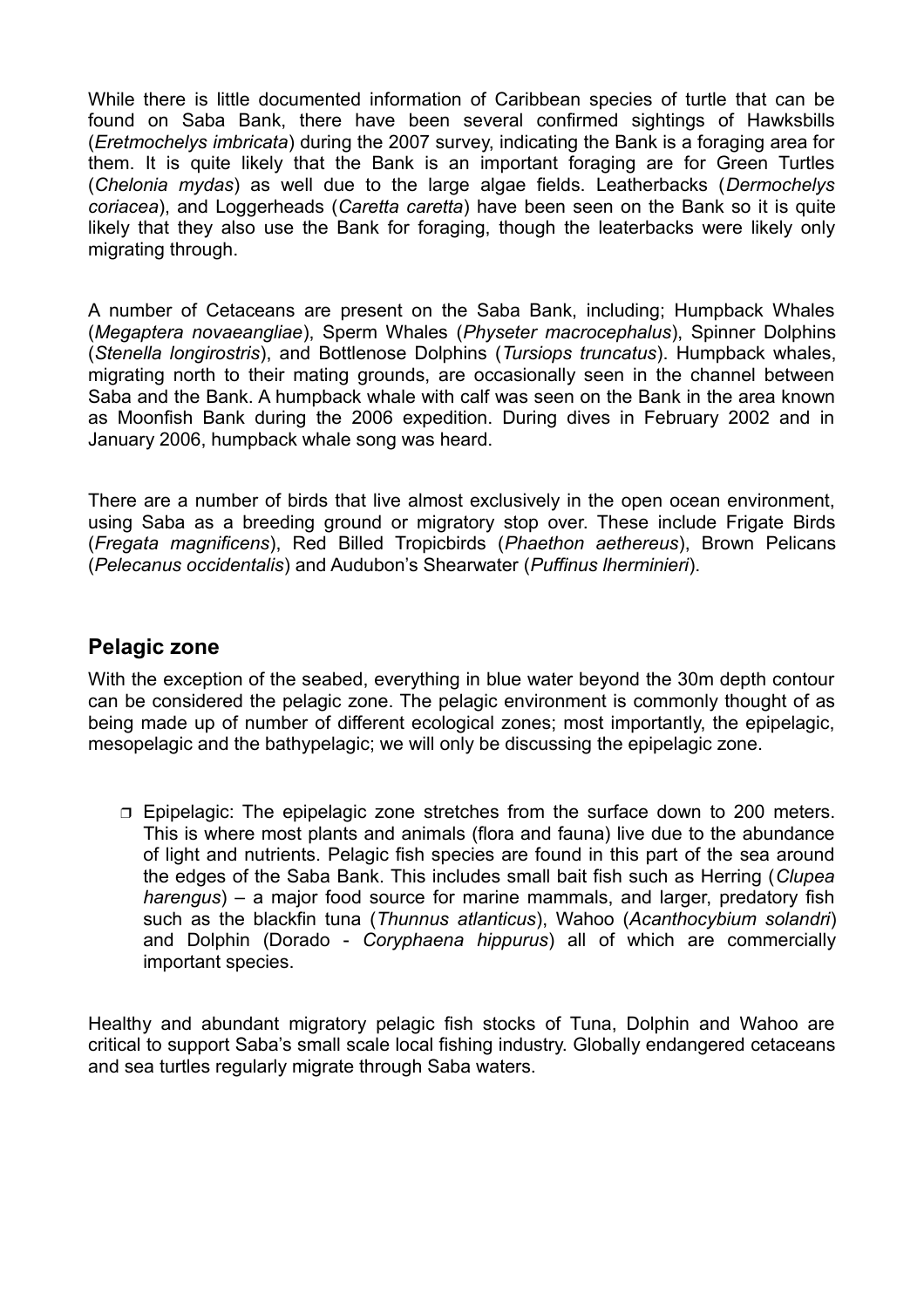#### **Sea Bed**

#### **Deep sea bottom**

Soft-bottom habitats make up some of the deep areas along the south east edge. The sediments are usually comprised of a mixture of biologically fixed silica and calcium carbonate, as well as silts, and sand sediments.

There is little known about the deep water environments on the Saba Bank which are beyond the reach of SCUBA divers. However, with the use of a remotely operated vehicle (ROV) it was possible to examine a number of deeper sites on the Bank. Observations made from the ROV indicate that substrate and benthic communities show consistent zonation patterns along the depth gradient of the front reef slope. A transition in the reef fish assemblage was also evident, though less pronounced, along this same depth gradient. Fish diversity was greatest in the reef crest zone and declined with depth, however sightings of commercially important lutjanid species such as silk and blackfin snapper increased with depth.

Some experimental deep water fishing was conducted during the October survey. Some of the fish caught included the snowy grouper (*Epinephelus niveatus*), saddled moray (G*ymnothorax conspersus*), sharktooth moray (*Gymnothorax maderensis*), grey conger (*Conger esculentus*), and a deep body boarfish (*Antigonia capros*).

In addition to the surveys at Overall Bank, four ROV surveys were made at two other Saba Bank areas: Poison Bank and Grapplers Bank. The substrate at Poison Bank was comprised of coralline algal nodules or "rhodoliths" which formed extensive rhodolith beds. At Grapplers Bank, a steep rocky escarpment was explored. The near-vertical rocky scarp began at 120 m depth and extended down slope beyond the limits of the ROV survey (157 m depth). Observations made from ROV at Overall Bank suggested a continuous reef system that is relatively uniform and predictable at mid-depths in terms of its structure, substrate composition, and community zonation patterns. In contrast, the few observations made by ROV at Poison Bank and Grapplers Bank revealed habitats that were quite different from those at Overall Bank. This implies that explorations to new areas of Saba Bank are likely to reveal still greater diversity in mid-depth habitat types.

Research voyages in the Florida Keys which have explored deep water environments have recorded considerable numbers of new invertebrate and fish species. There is every reason to believe that the same would be true of the deep water benthic environment on the Saba Bank. In 2007 two new species of gorgonians were discovered with 8 dives with the ROV. With further sampling it is quite possible that more new species would be discovered.

### **Coral reefs**

The coral reefs are found primarily along the east and southeast edges of the Bank and are rich in terms of cover and diversity of reef-building corals. There are a variety of reef types on the Saba Bank, from patch reefs through spur and groove type reefs with sandy channels. Each of these provides a hard substrate for coral and other animals to settle on, which in turn attracts fish and an abundance of other invertebrates.

The coral reefs are home to many fish species including, Angelfish (*Holocanthus* sp. and many others), Groupers, Triggerfish, Scorpionfish, Moray eels (e.g. *Gymnothorax moringa*), Wrasses and Chromis, Parrotfish, and roaming schools of Blue Tangs (*Acanthurus coeruleus*). In sandy areas Garden eels (*Heteroconger halis*), Peacock Flounder (*Bothus lunatus*), Stingrays (*Dasyatis Americana*) and Flying Gurnard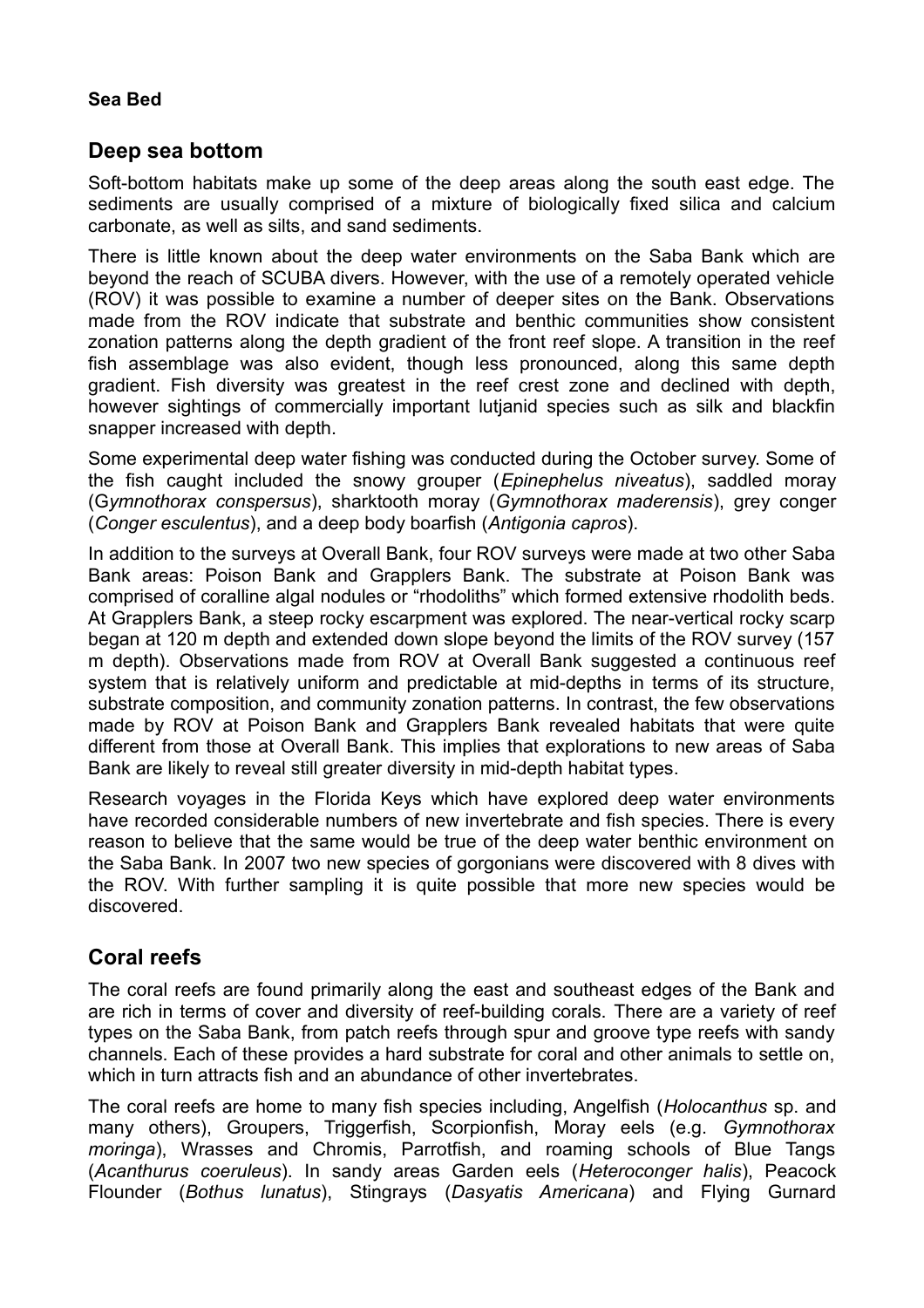(*Dactylopterus volitans*) can all be seen. Near to the reefs in the blue water, Black Jacks (*Caranx lugubris*), Bar jacks (*Caranx ruber*), Barracuda (*Sphyraena* sp.) and schools of Horse-eye jacks (*Caranx latus*) and Wahoo (*Acanthocybium solandri*) roam around looking to feed off the smaller reef fish.

The value of the coral reef of the Bank is not based on tourism, as is the case with the reefs of the Saba Marine Park, with respect to their economic importance to Saba, but its value is in the biodiversity and the habitat they provide for many animals and plants, which commercial and artisanal fisheries depend on. The coral reefs provide a habitat for a wide variety of creatures other than fish and coral. Countless species of crustaceans, worms, anemones, jellyfish, mollusks, echinoderms (sea-cucumbers and starfish), bryozoans, and sponges live on the reefs.

In addition to all of the animals and plants usually seen around the reefs and other marine habitats, some less frequently spotted species exist. Two turtle species use the waters as a foraging and breeding ground; Hawksbill Turtles (*Eretmochelys imbricata*) and Green Turtles (*Chelonia mydas*).

Sharks are often spotted on the Bank, nurse shark, reef shark (Carcharhinus perezi), blacktip shark, (Carcharhinus limbatus), and tiger shark (Galeocerdo cuvier).

#### **Colonized pavement**

Distributed throughout the remaining available habitat, wherever there is hard substrate available, there are communities dominated by algae, sponges and/or gorgonians. These communities typically have a less complex substrate with almost no slopes, varying amounts of sand cover, and a moderate energy regime.

Although the structural heterogeneity that supports reef biodiversity is absent, these areas do provide food, refuge, and much sought after space to numerous invertebrates such as lobster, queen conch, and fishes. These communities provide linkages to surrounding marine communities. According to preliminary benthic habitat maps, these communities dominate the seafloor of the central area of the Bank.

| Marine / coastal<br>ecosystem categories                  | <b>Size</b><br>(estimate) |                                      |                                                                                                                                                                 |
|-----------------------------------------------------------|---------------------------|--------------------------------------|-----------------------------------------------------------------------------------------------------------------------------------------------------------------|
| Detail for each habitat /<br>ecosystem the area<br>covers |                           | $\vert$ unit $\vert$ Area<br>covered | Description and comments                                                                                                                                        |
| Coral reefs                                               |                           |                                      |                                                                                                                                                                 |
| Eastern and Southern<br>fringe                            | ha                        | 1750                                 |                                                                                                                                                                 |
| Other marine ecosystems                                   |                           |                                      |                                                                                                                                                                 |
| hard bottom macro-algal<br>communities                    | ha                        |                                      | Main ecosystem of the Saba Bank. Variously<br>not given characterized by presence of large gorgonians or sponges<br>in addition to the dominance of macro-algae |
| Terrestrial ecosystems                                    | <b>Size</b>               | (estimate)<br>Area                   |                                                                                                                                                                 |
|                                                           | unit                      | covered                              |                                                                                                                                                                 |

#### **Detail for each habitat/ecosystem the area it covers:**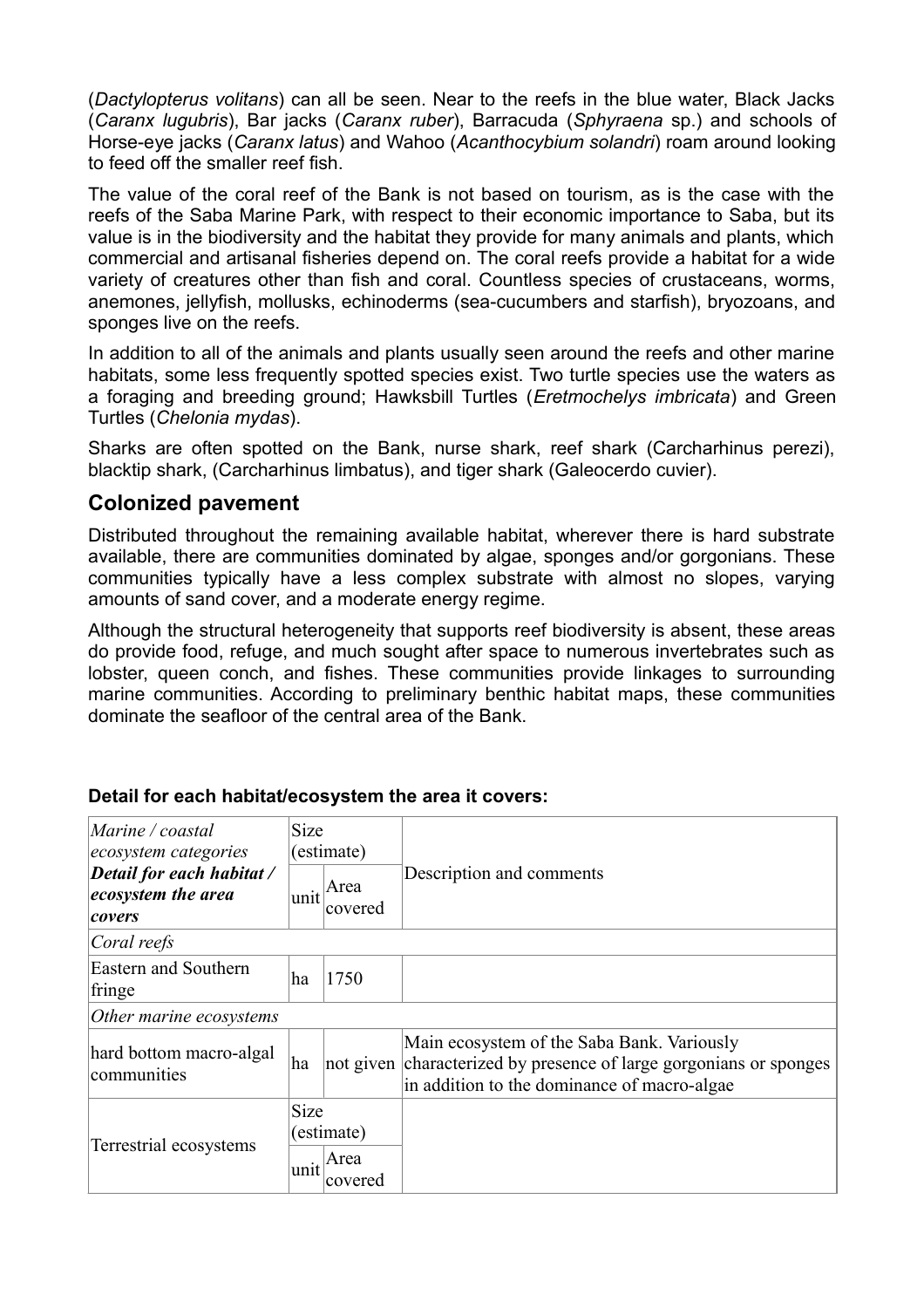#### **Flora**

#### **Brief description of the main plant assemblages significant or particular in the area:**

During a ten day expedtion in 2006 three hundred sixty specimens of macrophytes were collected and a preliminary estimate of the number of macrophyte species collected from Saba Bank ranges upward from 150 to 200. However, the present annotated checklist of 98 taxa includes 43 Rhodophyta, 26 Chlorophyta, 26 Phaeophyceae, and 3 Cyanophyta (Cyanobacteria). The species accrual curve for the collections was steadily inclined after the 17 dive sites, and showed no clear asymptote, indicating Saba Bank has many more species to be collected. It is important to note that there were few filamentous and thin sheet forms indicative of stressed or physically disturbed environments observed. Three sites surveyed were dominated by previously unknown unique algal communities. These included:

(1) ''Field of Greens'' (N 17u30.6209, W 63u27.7079) characterized by an abundance by green seaweeds (Chlorophyta) as well as some filamentous reds,

(2) "Brown Town" (N  $17^{\circ}28.0279$ , W  $63^{\circ}14.9449$ ) dominated by large brown algae (Phaeophyceae), and

(3) "Seaweed City" (N  $17^{\circ}$ 26.4859, W 63 $^{\circ}$ 16.8509) with a diversity of spectacular fleshy red algae (Rhodophyta). Possibly 12 new species of brown algae may be named following further scientific investigation. All of these macroalgae and their collection locations can be viewed as a structure of the structure as a structure of the structure  $\alpha$  as a structure of the structure  $\alpha$ virtual herbarium (http://sweetgum.nybg.org/saba/algae.html), where users can search for any combination of phylum, family, genus, species, infra-specific rank, author, collector, collector number and precise location as a satellite map and longitude/latitude. Searching for a given parameter generates information associated with the specimens collected by the project under that parameter. Images taken of in situ living plants from the field are attached at the bottom of the label data.

Prior to this survey, the two most diverse areas for algae reported in the Caribbean had been Diamond Rock, Martinique and Pelican Cays, Belize, a mangrove, seagrass, and coral complex. Habitats on Saba Bank have far exceeded both of these places for species diversity per unit collection effort. A major reason for this uniqueness and richness is the sheer size and habitat range of the seamount/atoll.

The rim habitats range from windward pristine coral reefs to extensive leeward rhodolith (coralline algal spheres) beds (N  $17^{\circ}$ 25.8329, W 63 $^{\circ}$ 40.9629) containing a high diversity of small epiphytic algal taxa. The Relative Dominance Model is useful for characterizing the health of any given coral reef. According to this model, healthy coral reefs are dominated by reef-building (hermatypic) corals, crustose coralline algae, and high populations of herbivorous fishes – all characteristic of Saba Bank's windward eastern rim and fore-reef slope.

Vast sedimentary environments with some interspersed bedrock create relatively unstructured interior plains behind the rim communities, where seagrass beds would normally abound. However, seagrasses are absent (presumably due to excessive depths and insufficient light). Here vast plains of various groups of large and robust algal forms provide the three-dimensional structural heterogeneity. These are many of the rhizophytic (i.e., rooted) Bryopsidales forms typical of healthy seagrass beds in the sedimentary habitats. The seagrass model indicates that these sand plains of robust large epiphyte-free green algae, as in Field of Greens, indicate pristine oligotrophic conditions. The same can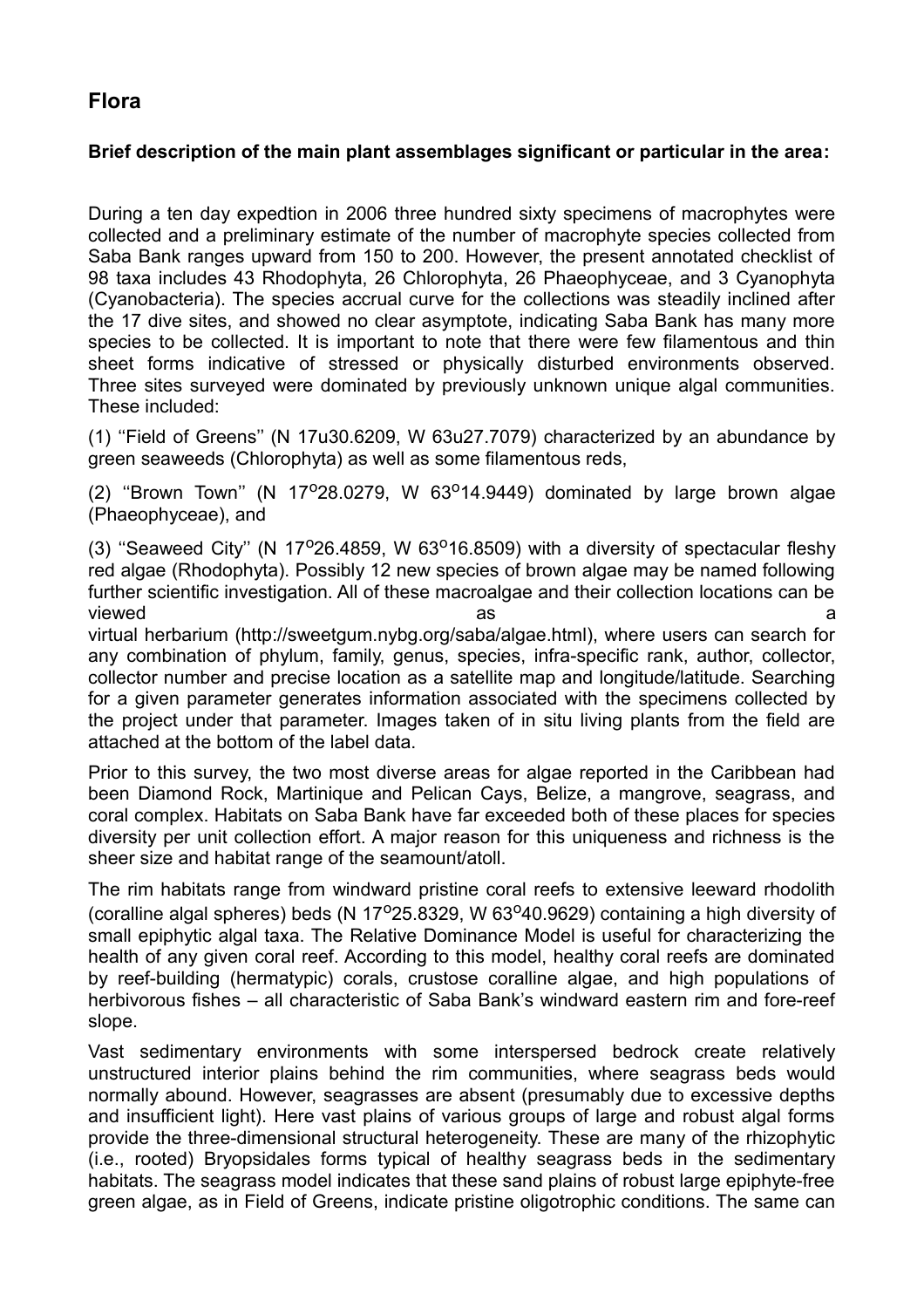be said in the cases of Brown Town and Seaweed City, where especially clean robust macroalgal forms predominate on hard bottom. Few filamentous and thin sheet forms indicative of stressed or physically disturbed environments were observed.

#### **List of plant species within the site that are in SPAW Annex I**

| List of species in SPAW annex I | Estimate of population size Comments if any |  |
|---------------------------------|---------------------------------------------|--|
|---------------------------------|---------------------------------------------|--|

#### **List of plant species within the site that are in SPAW Annex III**

| List of species in SPAW annex III | Estimate of population size | Comments if any |
|-----------------------------------|-----------------------------|-----------------|
|                                   |                             |                 |

#### **List of plant species within the site that are in the IUCN Red List. UICN red list : <http://www.iucnredlist.org/apps/redlist/search> You will specify the IUCN Status (CR:critically endangered; EN:endangered; VU:vulnerable).**

| List of species in IUCN red list that are | <b>IUCN</b>   | Estimate of population Comments if |     |
|-------------------------------------------|---------------|------------------------------------|-----|
| present in your site                      | <b>Status</b> | size                               | any |

#### **List of plant species within the site that are in the national list of protected species**

| List of species in the national list of protected species that Estimate of |                 | Comments if |
|----------------------------------------------------------------------------|-----------------|-------------|
| are present in your site                                                   | population size | anv         |

#### **Fauna**

#### **Brief descript° of the main fauna populations and/or those of particular importance present (resident or migratory) in the area:**

A total of 33 coral species were documented on the Saba Bank in a rapid assessment of only 17 sites during the 2005 expedition. More species of coral remain to be found. Most species are rare, so an asymptotic curve indicates that most of the common species were collected. Undocumented coral species are likely to be found through more exhaustive sampling effort in coral dominated reef habitats, at remote sites, and in deeper depths.

Biodiversity surveys were conducted on Saba Bank in 2005 and 2007, to assess ichthyofaunal richness and to compare with published surveys of other Caribbean localities. The primary objective was to estimate the total species richness of the Saba Bank ichthyofauna. A variety of sampling techniques was utilized to survey the fish species of both the visually accessible megafauna and the camouflaged and small-sized species comprising the cryptic ichthyofauna. The number of species known on Saba Bank was increased from 42 previously known species to 270 species. Expected speciesaccumulation curves demonstrate that the current estimate of species richness of fishes for Saba Bank under represents the actual richness, and our knowledge of the ichthyofauna has not plateaued. The total expected fish species richness may be somewhere between 320 and 411 species. The Saba Bank ichthyofaunal assemblage is compared to fish assemblages found elsewhere in the Caribbean. Despite the absence of shallow or emergent shore habitats like mangroves, Saba Bank ranks as having the eighth highest ichthyofaunal richness of surveyed localities in the Greater Caribbean. Some degree of habitat heterogeneity was evident. Fore-reef, patch-reef, and "lagoonal" habitats were sampled. Fish assemblages were significantly different between habitats. Species richness was highest on the fore reef, but 11 species were found only at "lagoonal" sites. A comprehensive, annotated list of the fishes currently known to occur on Saba Bank, Netherland Antilles, is available at http://www.ploscollections.org/article/info%3Adoi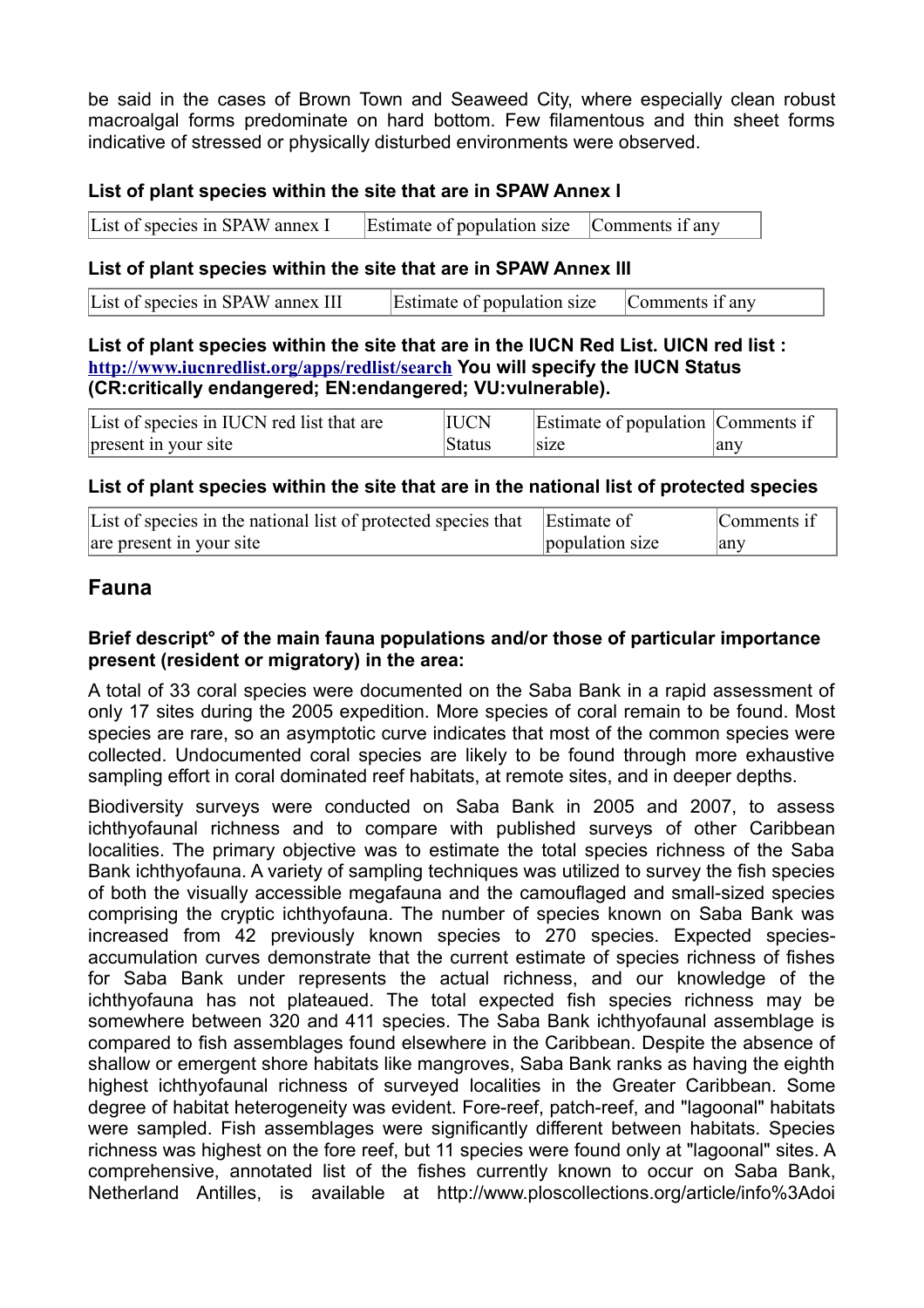%2F10.1371%2Fjournal.pone.0010676 including color photographs of freshly collected specimens for 165 of the listed species of Saba Bank fishes to facilitate identification and taxonomic comparison with similar taxa at other localities. Coloration of some species is shown for the first time. Preliminary analysis indicates that at least six undescribed new species were collected during the survey and these are indicated in the annotated list.

In addition to all of the animals usually seen around the reefs and other marine habitats, some less frequently spotted species exist. Two turtle species use the waters as a foraging and breeding ground; Hawksbill Turtles (*Eretmochelys imbricata*) and Green Turtles (*Chelonia mydas*). Sharks are often spotted on the Bank, nurse shark, reef shark (Carcharhinus perezi), blacktip shark, (Carcharhinus limbatus), and tiger shark (Galeocerdo cuvier).

Large areas of the Saba Bank are characterized by hard substrate with communities dominated by algae, sponges and/or gorgonians.

The 2007 survey results added 28 species and 7 genera to the list of gorgonian octocorals known to occur on Saba Bank. Surveys resulted in a four-fold increase in knowledge of gorgonian species richness. Richness was higher than other sites in the region, but the species composition was not significantly different from other Western Atlantic and Caribbean sites. Our data indicate we cannot assume we collected all of even the most common species. Most species are rare, so an asymptotic function implies only that the most common species were collected. Our species accrual curve did not approach asymptote, so both rare and common species remain to be discovered. This is remarkable, considering the shallow gorgonian assemblage is already rich when compared to other places. Saba Bank has at least 43 zooxanthellate octocoral species, compared to Florida (S = 39), Providencia Island, Colombia (S = 32), and Puerto Rico (S = 38). It would be useful to compare species accrual curves at each of these localities.Two previously undescribed species were discovered: one *Pterogorgia* sp in shallow water and a *Lytreia* sp. in 130 m depth

A first review of the existing knowledge and a quick field survey of the Bank was completed in 1996. While confirming that little was known about Saba Bank, this study concluded that it was an area of great interest, both geologically and biologically. The review reports that, although different views exist, the most recent conclusion in 1977 by Van der Land is that Saba Bank is an actively growing, though submerged atoll, and as such it is the largest in the Caribbean and the third largest in the world. The Review also concludes that it is a regionally unique ecosystem, relatively pristine and remote from human influences, with high biological diversity and productivity, potentially an important source of fish and invertebrate larvae to the islands of Saba, Sint Maarten, the islands of the Greater Antilles and the Virgin islands. At the same time Meesters notes that there is a threat of overfishing and damage from anchoring by large tankers.

A first in-depth fisheries catch assessment was concluded in 2000 that provided solid data about the state of the fisheries. This study concluded that no new fishing permits should be issued until a long term fishery

With the help of Conservation International, a Rapid Assessment Program (RAP) of Saba Bank was organized in 2006. It was this survey of Saba Bank's biodiversity that more than anything demonstrated the richness of its biodiversity. Not only were many species of fishes, corals and sponges found that had not been reported before, but Saba Bank was found to have a uniquely diverse marine macro-algal flora; including many new species of marine macro-algae never described before. Reports of the findings of this RAP expedition were published a special volume dedicated to Saba Bank of the electronic journal Public Library of Science, PLoS One. The volume includes characterizations of Saba Bank's extraordinary macro-algae communities, as well as assessments of the sponges, hard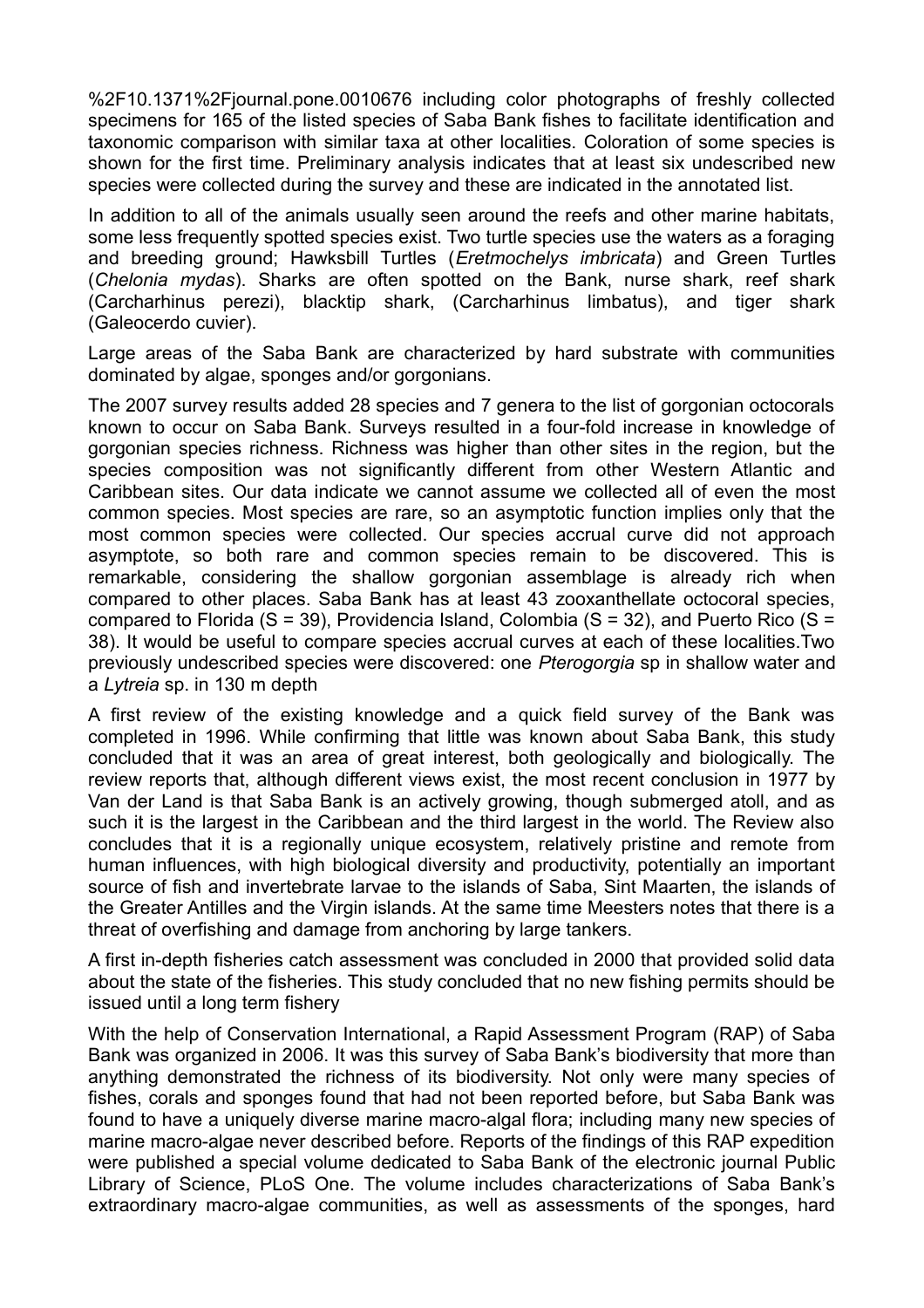corals, and fishes.

In 2007 a high-resolution bathymetric GIS map of Saba Bank was produced. This map formed the basis for further study of Saba Bank, including a detailed characterization of some of the bottom habitats and associated fish assemblages of the Bank, also presented here in the special PLoS One Saba Bank volume. At the same time a second fisheries assessment was undertaken to follow up on the 2000 study. Another expedition was organized, this time to assess the crustacean and gorgonian fauna of Saba Bank. The gorgonian survey, also in the PLoS One volume, discovered two undescribed octocoral species and was able to distinguish two different shallow water gorgonian habitats.

In 2012 a long term fishery monitoring program started as well as visual surveys of marine mammals and sea birds in the area.

Because the Saba Bank is such a huge area, the available knowledge is far from complete. Future work will include further mapping and characterization of bottom habitats on the Bank, study of the health of the coral reefs, and acoustic surveys of marine mammals.

#### **List of the main publications**

Title Author Year Editor / review

#### **Briefly indicate in the chart if any regular monitoring is performed and for what groups/species**

| Species / group<br>monitored<br>$\int$ (give the scientific<br> name) | Frequency of<br>monitoring<br>(annual / biannual /<br> etc | Comments<br>(In particular, you can describe here the monitoring<br>methods that are used)         |
|-----------------------------------------------------------------------|------------------------------------------------------------|----------------------------------------------------------------------------------------------------|
| Panulirus argus                                                       | continuously                                               | monitoring of fishery landings                                                                     |
| red snapper<br>$ $ (Lutjanus spp.)                                    | continuously                                               | monitoring of fishery landings                                                                     |
| coral reefs                                                           | annual                                                     | yearly monitoring of health, coral and algae cover using<br>adapted AGRRA and Reef Check protocols |
| marine mammals                                                        | annual                                                     | visual and acoustic monitoring of marine mammals                                                   |

## **Chapter 4. ECOLOGICAL CRITERIA**

*(Guidelines and Criteria Section B/ Ecological Criteria) Nominated areas must conform to at least one of the eight ecological criteria. Describe how the nominated site satisfies one or more of the following criteria. (Attach in Annex any relevant supporting documents.)*

#### **Representativeness:**

#### **Coral reefs:**

Saba Bank meets the true definition of a seamount being isolated by deep water; in this case the nearest islands are Saba and St. Eustatius. Except for the fact that it does not break the water surface, Saba Bank is a classic atoll consisting of a submerged mountain crowned at the summit with a ring of actively growing coral reefs.The Saba Bank is considered to be a submerged coral atoll. A substantial eastern part (225 km2) is between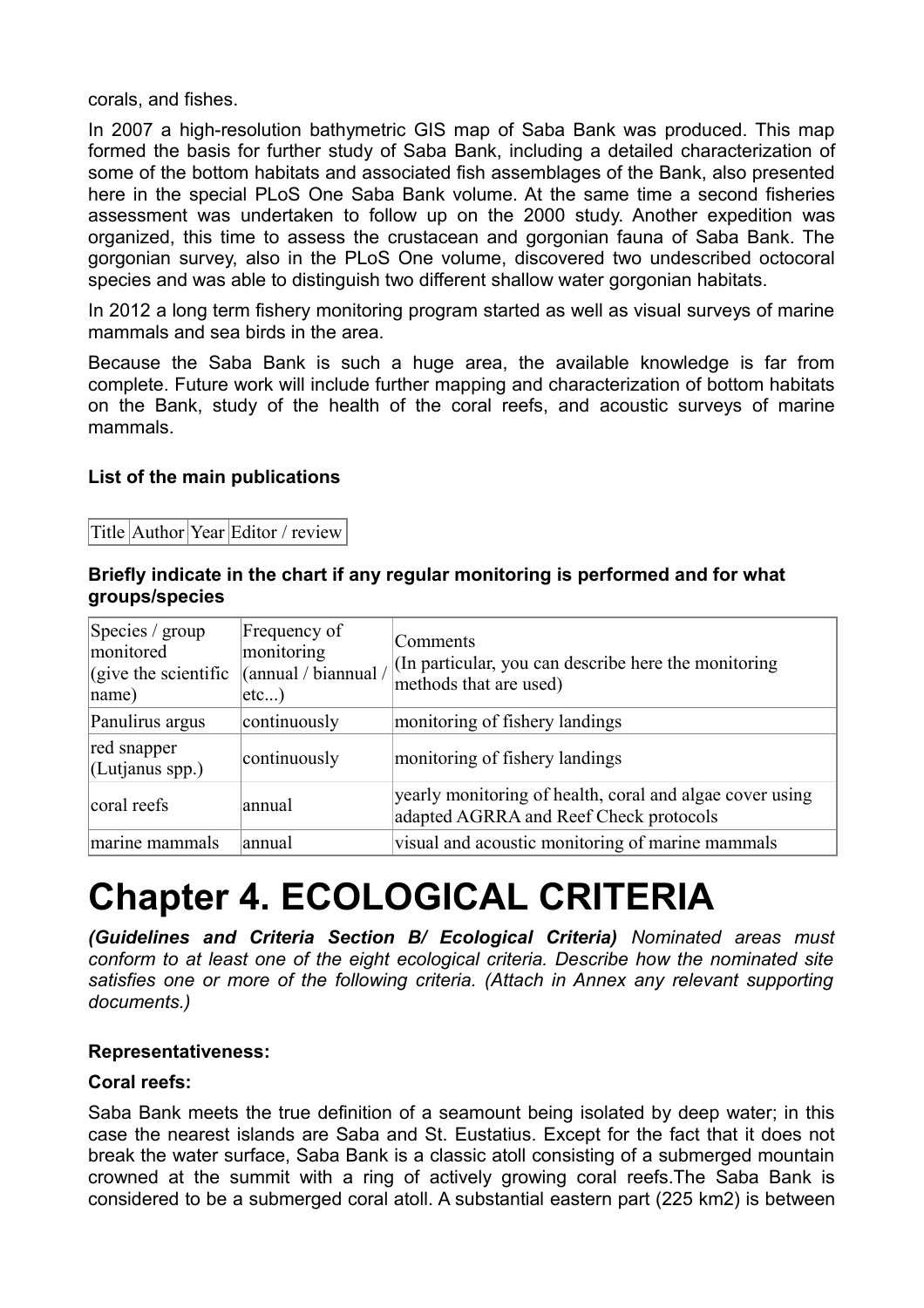10 and 20 m depth consists of extensive coral reefs froming a fringe along the edge of the bank of 55 km.

#### **Macro-algal communities:**

The relatively unstructured interior plains of the Bank consist of hard substrate, bare or with a thin layer of sediment, covered with macro-algae and scattTeh coral reefs of the Sabered sponges and gorgonians. In depths of 25-30 m, the average depth of the Bank, particularly robust specimens of algae typical of shallower seagrass beds were found, but here in the total absence of any seagrasses (seagrasses generally do not grow below 20 m). Few filamentous and thin sheet forms indicative of stressed or physically disturbed environments were observed.

Littler et al states that "the two most diverse areas for algae reported in the Caribbean had been Diamond Rock, Martinique, and Pelican Cays, Belize, a mangrove, seagrass, and coral complHabitats on Saba Bank have far exceeded both of these places for species diversity per unit collection effort. A major reason for this uniqueness and richness is the sheer size and habitat range of the seamount/atoll."

#### **Conch and lobster populations**

The Saba bank provides important habitat for Caribbean spiny lobster (Panulirus argus) and Queen Conch (Strombus gigas)

#### **Foraging area for sea turtles**

As are other shallow areas in the Caribbean, the Saba Bank is presumed to be an important foraging area for sea turtles, rich as it is in sponges.

#### **Humpback whale calving area**

Like the Silver Banks near the Dominican Republic and other shallow banks in the Caribbean, the Saba Bank is likely an important area for humpback whales, that are sighted regularly or heard singing in groups during the last survey on the Bank, and the area may be a calving ground for the humpbacks.

#### **Conservation value:**

The Saba Bank National Park contains the whole of the Saba Bank and is large enough to be a self contained system for the ecosystems present within the National Park. There are indications that some of the new (sub)species of fish discovered on the Saba Bank may be endemic to the area.

In addition the Saba Bank National Park is:

- A source of recruitment for corals, fish, lobster and other species for the surrounding region.
- Important for endangered sea turtles as a foraging area for adults.
- Important for humpback whales as resting place in the winter months, and possibly as a calving area.
- A center of macro-algal diversity
- an important area for Queen Conch

#### **Rarity:**

The Saba Bank has been identified as having the greatest diversity of marine macro-algae of the Caribbean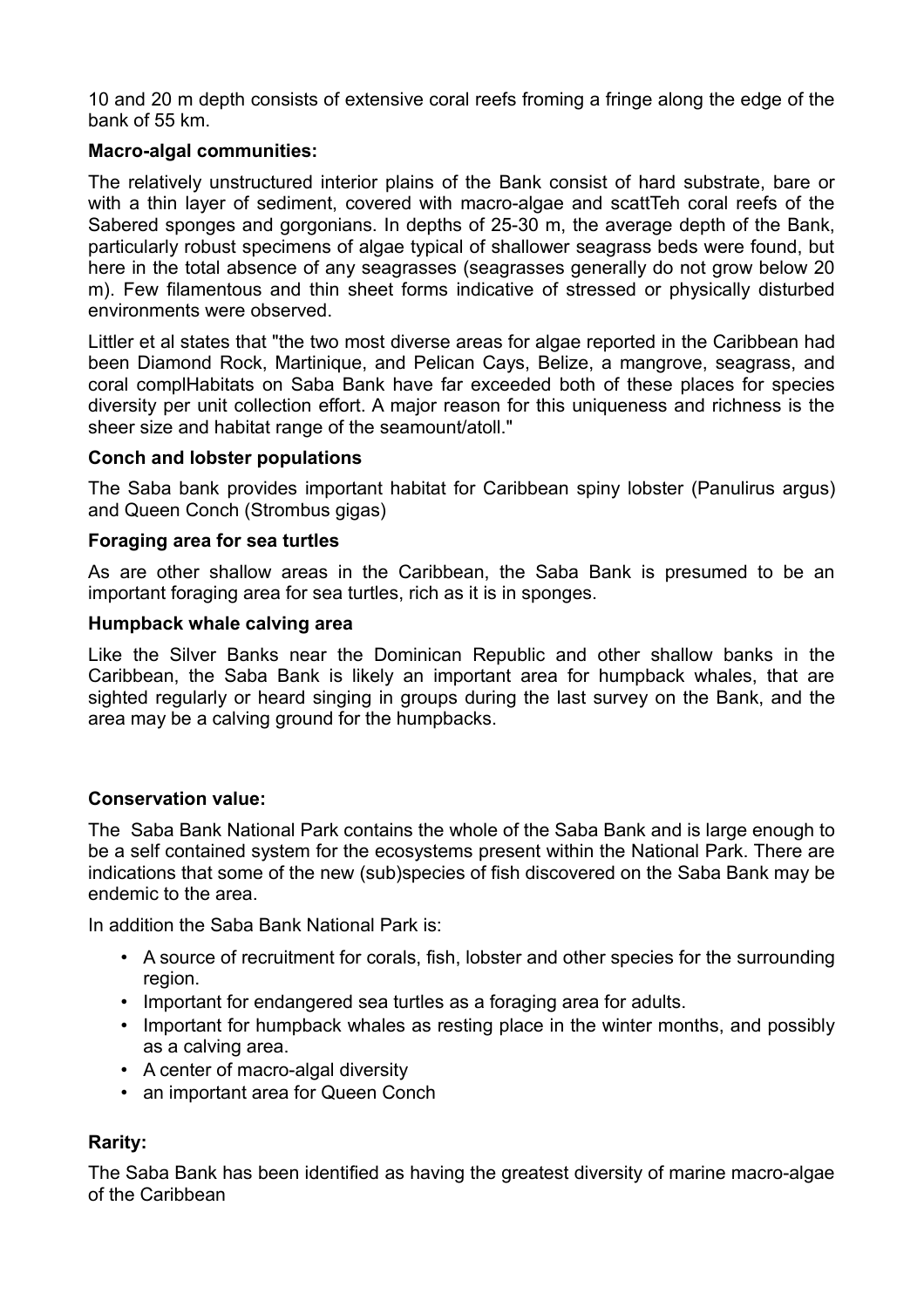A new gobioid fish species of the genus Starksia (*Starksia williamsi*) was discovered on the Saba Bank, other species of Starksia found on the Saba Bank had different genetic lineages than elsewhere in the region (Baldwin et al, 2011). A new species of gorgonian (*Pterogorgia* n.sp.) was discovered on the Saba Bank in shallow water. Since the shallow water gorgonian fauna in the Caribbean is quite well known and the new species was quite distinct from the other three species in the genus, this discovery was quite surprising. These findings may indicate that the Saba Bank may have its own endemic species, occurring only on the Saba Bank.

Etnoyer et al (2010) found that the gorgonian diversity of the Saba Bank was higher than in other areas in the Caribbean (Florida, Providencia Island Colombia, and Puerto Rico). The species accrual curve of the Saba Bank indicates that not even all the common species, let alone rare species, have been found, so the actual diversity will be even higher.

#### **Naturalness:**

The Saba Bank is a seamount separated from land by deep water. Human impact has only been from fisheries, so the area has been relatively free of disturbance by human influence. The coral reefs of Saba Bank are far removed from landbased sources of pollution or nutirents. since 1996 fisheries has been regulated and restricted to about 10 fishing permits for small (35-50 ft) fishing boats using only lines and traps

Although there has been a clear impact from fisheries, the area can still be considered quite natural, especailly compared with most other areas directly offshore of human populations.

#### **Critical habitats:**

As stated above the Saba Bank is a foraging area for endangered sea turtles (annex 2) and important for their survival.

Similarly it is presumed to be an important resting or possibly calving area for humpback whales (annex 2).

The Saba bank contains extensive coral reefs (annex 3) not only in need of protetion themselves, but providing critical habitat for endangered or vulnerable fish species such as several grouper species, *and Balistes vetula*, the Queen triggerfish.

The area also contains spawning aggregation areas for *Balistes vetula* (vulnerable) and other species such as *Epinephelus guttatus* (Red Hind)

The area contains Queen conch (*Strombus gigas*) populations (annex 3) that were severely overfished and are now recovering.

#### **Diversity:**

Because the Saba Bank National Park encloses the entire seamount with an area of over 2000 km2 and has been shown to have a unique diversity it is clear that it contains sufficient diversity for its long term viability

#### **Connectivity/coherence:**

Saba Bank may be considered an important Caribbean reef habitat because it has a large extent, and it is positioned in an upstream position relative to neighboring Puerto Rico (to the northwest) and the Meso-American Barrier Reef (to the far west), in relation to the direction of flow for the Caribbean current. The Caribbean current flows east to west along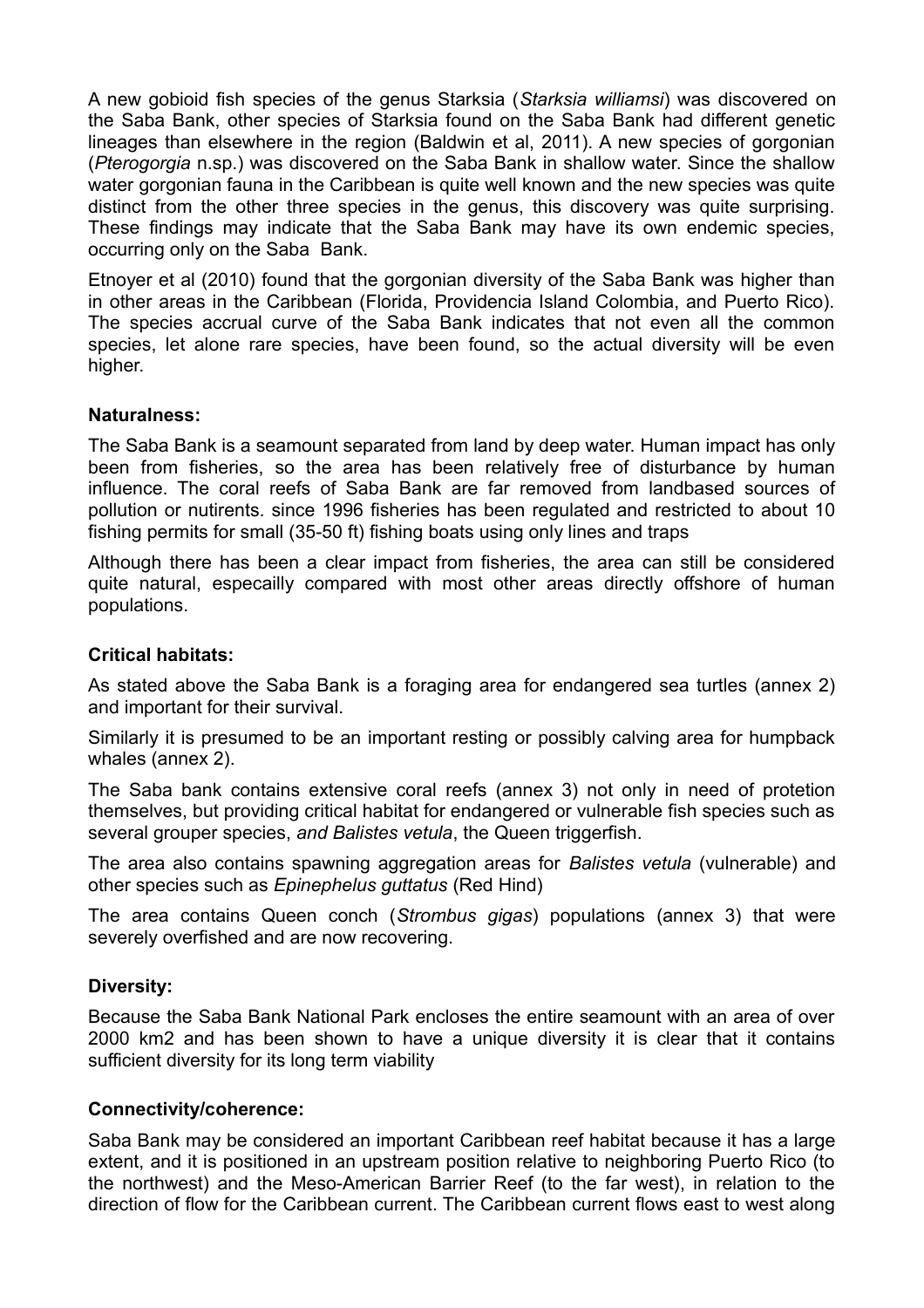the southern parts of the Antilles Ridge, turning to the northwest at higher latitudes. Longlived invertebrate larvae (e.g. spiny lobster Panulirus argus, Queen conch Strombus gigas) could theoretically disperse from Saba Bank to downstream habitats.

As an important area for humpback whales Saba Bank is linked to other resting places of humpback whales in the Caribbean such as the Silver Banks area and the summer grou ds of the humpback whales in the Northern Atlantic.

As a foraging area for adult sea turtles it is clearly linked to the nesting beaches of these sea turtles, which have as yet not been identified.

## **Chapter 5. CULTURAL AND SOCIO-ECONOMIC CRITERIA**

*(Guidelines and Criteria Section B / Cultural and Socio-Economic Criteria) Nominated Areas must conform, where applicable, to at least one of the three Cultural and Socio-Economic Criteria. If applicable, describe how the nominated site satisfies one or more of the following three Criteria (Attach in Annex any specific and relevant documents in support of these criteria).*

#### **Productivity:**

The Saba Bank is and has traditionally been an important fishery resource for the island of Saba, first documented early in the twnetieth century by Boeke (1907).There are two main types of fisheries. The lobster fisheries is relatively stable in terms of total landings, economic value and fishing methods (Toller and Lundvall 2008) with an annual catch of around 85 metric tonnes (mt) and a value of USD 1.3 million

The fish trap fishery targets deepwater snapper species, in particular silk snapper, blackfin snapper, and vermilion snapper. These three lutjanid species comprise > 91 % of fish trap catch. Average catch rate of redfish in fish traps is 10 pounds per trap-haul, and 291 pounds per trip. Projected annual fish trap landings of redfish are 90,800 pounds (41.3 mt) with an ex-vessel value of US \$289,000 per year (Toller and Lundvall 2008).

The Saba Bank National Park aims to regulate these fisheries to ensure their sustainability.

#### **Cultural and traditional use:**

The Saba Bank has a high traditional value for Sabans. Historically the population of the island has always been dependent on fishery on the Saba Bank for its survival and fishermen have been fishing the Bank for centuries, rowing out in small boats many miles from land in open sea

#### **Socio-economic benefits:**

Saba Bank is an important economic resource for Saba with the fisheries on the Bank contributing about 8 % to the economy of the island and providing full time employment to 20 people and part time employment for an additional 30 people (Dilrosun, 2000). On a total population of about 1600 people this is substantial. Fishing has always been one of the main means of existence for the Saban population; the fish were consumed locally, and exported to the surrounding islands. (Dilrosun, 2000)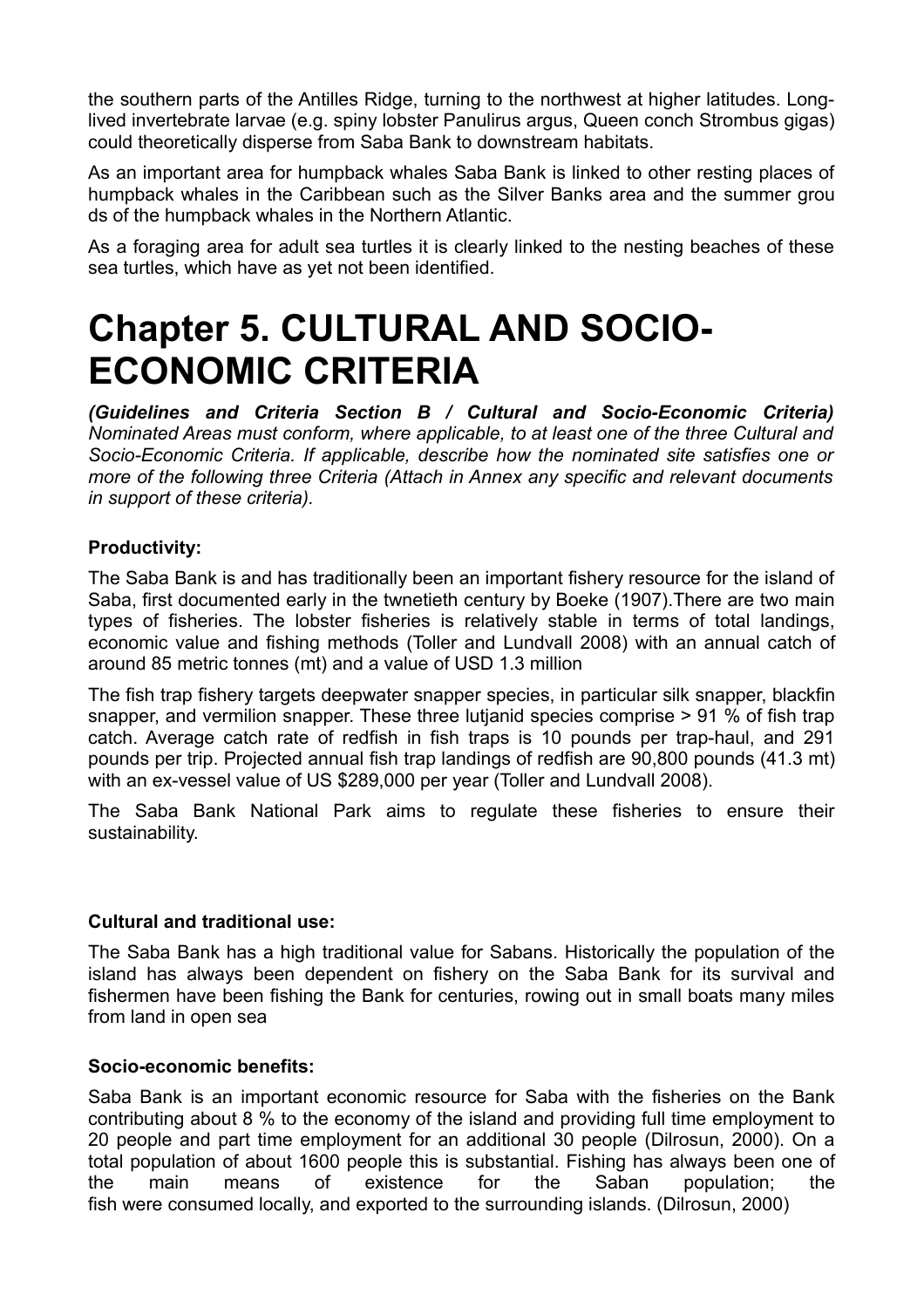## **Chapter 6. MANAGEMENT**

### **a - Legal and policy framework (attach in Annex a copy of original texts, and indicate, if possible, the IUCN status)**

#### **National status of your protected area:**

Saba Bank is legally protected through a Ministerial Decree based on the National Act Nature Conservation Framework BES (Bonaire St. Eustatius and Saba).

A Saba Bank Management Plan was prepared in 2007. Full implementation of this plan started in 2012 with the formation of a Saba Bank Management Unit by the Saba Conservation Foundation

#### **IUCN status (please tick the appropriate column if you know the IUCN category of your PA):**

II

#### **Comments:**

National Park for the protection of ecosystems, but also for the sustainable management of the fisheries in the area (category VI)

### **b - Management structure, authority**

Management falls under the responsiblity of the Minstry of Economic Affairs, Agriculture and Innovation (EL&I) and has been mandated by the Ministry to the Saba Conservation Foundation (SCF), which has formed the Saba Bank Management Unit for this task

### **c - Functional management body (with the authority and means to implement the framework)**

#### **Description of the management authority**

The Saba Bank Management Unit (SBMU) is a separate unit within the Saba National Marine Park, with daily management by the Saba Conservation Foundation. A steering group consisting of SCF manager, EL&I and the island government is responsible for the overall management and planning. The unit will also report to the steering committee and the EEZ committee. The steering group will convene at least twice a year to evaluate and direct the program. Every two years the program will be evaluated externally. Activities outside of the program are at the discretion of the Saba Marine Park manager on advice by the steering group.

The Tasks of the SBMU are:

- 1. Surveillance of Saba Bank at least 3 times weekly (circumstances permitting at the discretion of the SCF manager)
- 2. Locate and remove lost traps (ghost traps)
- 3. Liaise, consult with fishermen in regular meetings and engage them in the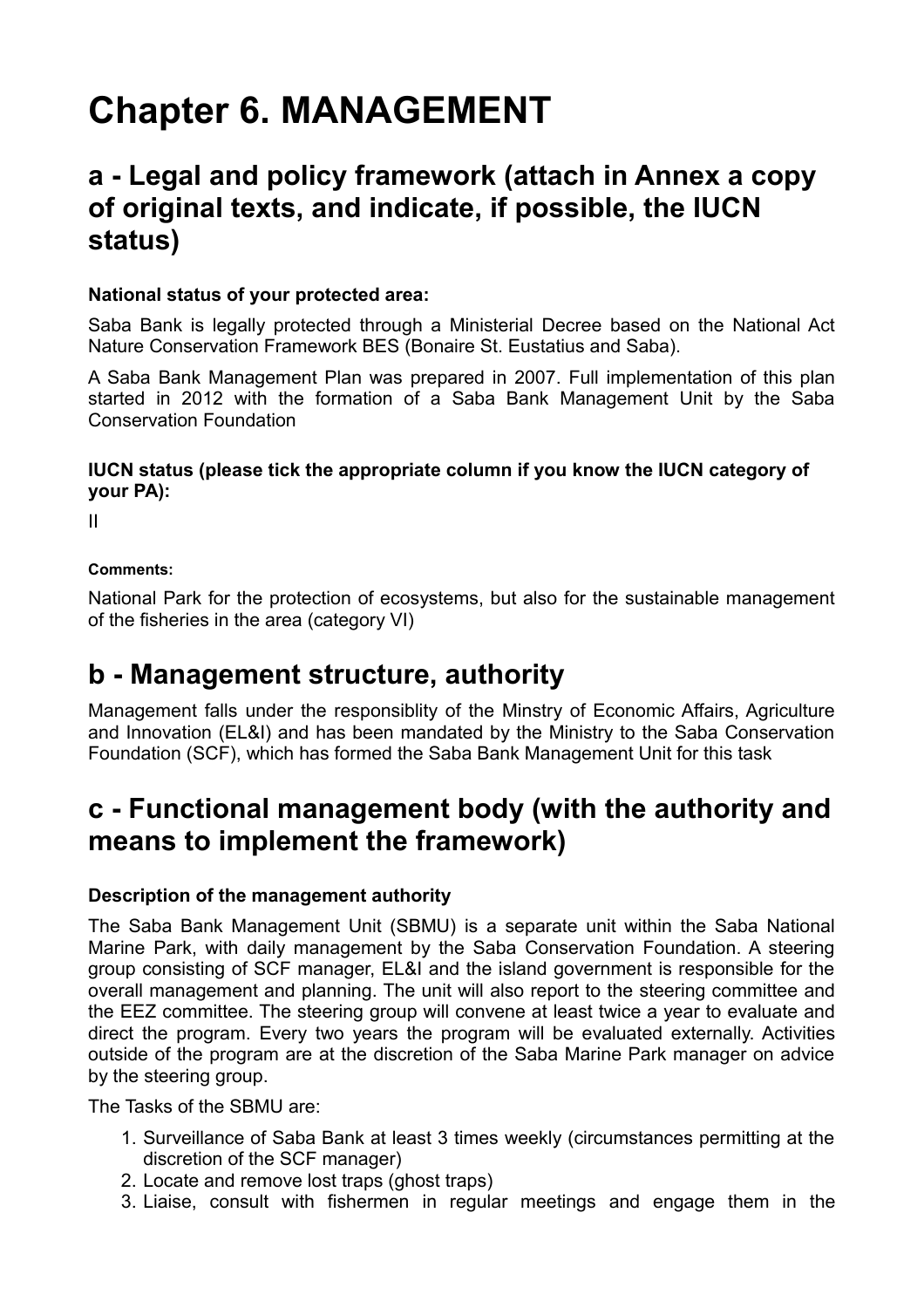management

- 4. Monitoring of fish landings
- 5. Reporting on violations of the fishery regulations to the proper authorities (INCL. coastguard, police, public prosecutor)
- 6. Establishment and maintenance of database, administration and monthly reporting to steering committee on activities.
- 7. Boat and equipment maintenance
- 8. Monitoring of relevant parameters (e.g. marine habitats, marine traffic, fishing efforts etc.), in accordance with the Monitoring Plan for CN.
- 9. Establish and carry out public awareness and sensitization programs on better use of the natural resources of the Saba Bank.
- 10.Assist in the logistics of approved scientific research projects on the Saba Ban
- 11.Report twice a year to the steering committee and the EEZ Commission

#### **Means to implement the framework**

The SBMU will consist of a minimum of two staff members, one ranger and one program officer. The Unit will be housed in the Saba Marine Park offices and will be supported by teh Sab a Marine Park staff. Resources for the Unit include a patrol boat dedicated to the Saba Bank, dive equipment, and an ROV.

Scientific support from the Institute of Marine Research and Ecosystem Services (IMARES) wil be provided to the SBMU for coral reef, marine mammal and fisheries monitoring

### **d - Objectives (clarify whether prioritized or of equal importance)**

| Objective                                                                                                                                                        | Top<br>priority        | Comment |
|------------------------------------------------------------------------------------------------------------------------------------------------------------------|------------------------|---------|
| Protect and maintain the biological diversity and other natural values of the<br>area for long term use                                                          | Yes                    |         |
| Promote sound fisheries management practices for sustainable purposes                                                                                            | N <sub>0</sub>         |         |
| Avoid conflicts between different users (e.g. shipping, fisheries)                                                                                               | N <sub>0</sub>         |         |
| Protect the natural resource base from being altered by anchorage of shipping<br>vessels or traffic that would be detrimental to the area's biological diversity | $\overline{\text{No}}$ |         |

### **e - Brief description of management plan (attach in Annex a copy of the plan)**

The first Management Plan for the Saba Bank (SBMP) recognizes the value and uniqueness of the Bank and the need for a strategic document to guide management decision making and to define the mission, goals and objectives of the Saba Bank Management Unit.

The SBMP was prepared in close consultation with a considerable number of stakeholders and stakeholder group representatives on Saba.

The SBMP specifies management goals and strategies for the Saba Bank Management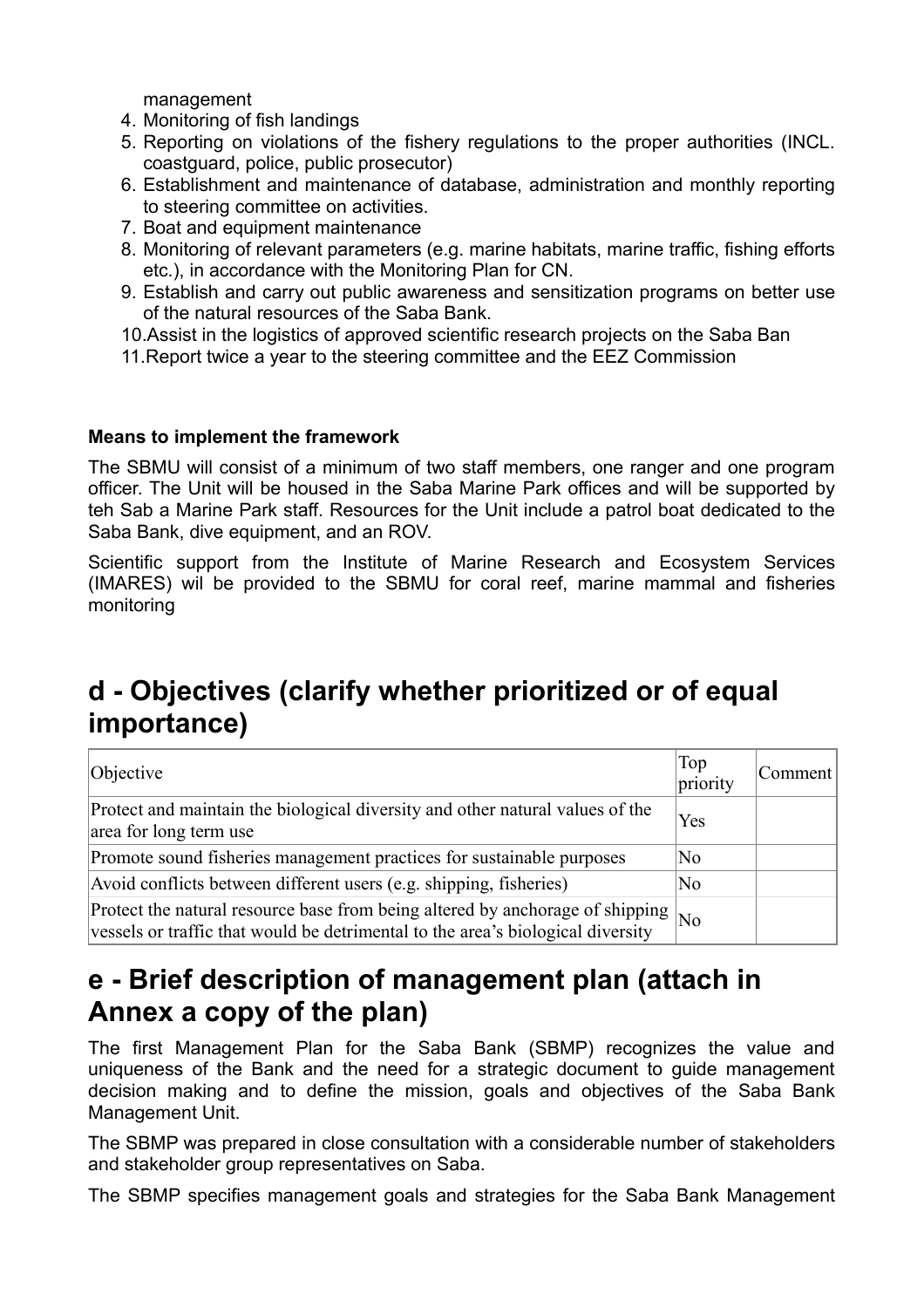Unit related to the *Mission:To conserve and manage the natural and economic resources within the Saba Bank National Park, allowing their sustainable use for the benefit of current and future generations.* It also identifies the major existing and potential threats and issues facing the Bank from ecological, social and cultural perspectives and includes substantial input from stakeholders. It is designed to be an adaptive management tool.

The SBMP fits within the broader context of the "Management Plan for the natural resources of the EEZ for the Dutch Caribbean" (EEZ Management Plan) which outlines the purposes and manner in which the Caribbean Exclusive Economic Zone and Saba Bank in particular may be used in a sustainable manner, based on a shared vision and common set of goals. It outlines the management objectives, as well as key policies, and strategies with which to achieve sustainable management. It also addresses the administrative structure, resource use, financial support, key information needs, and action points most urgently required to set sustainable management in place.

#### **Management plan - date of publication**

: 8/26/08

**Management plan duration** 

 $\cdot$  5

#### **Date of Review planned**

: 2/15/13

### **f - Clarify if some species/habitats listed in section III are the subject of more management/recovery/protection measures than others**

#### **Habitats**

| Marine / costal /<br>terrestrial ecosystems | Management<br>measures | Protection<br>measures | Recovery<br>measures | Comments/description<br>of measures |
|---------------------------------------------|------------------------|------------------------|----------------------|-------------------------------------|
| Mangroves                                   | no                     | no                     | no                   |                                     |
| Coral                                       | no                     | no                     | no                   |                                     |
| Sea grass beds                              | no                     | no                     | no                   |                                     |
| Wetlands                                    | no                     | no                     | no                   |                                     |
| Forests                                     | no                     | no                     | no                   |                                     |
| Others                                      | no                     | no                     | no                   |                                     |

#### **Flora**

#### **Fauna**

| Species from SPAW Annex 2 Management |                | Protection | Recovery | Comments/descriptio |
|--------------------------------------|----------------|------------|----------|---------------------|
| present in your area                 | measures       | measures   | measures | n of measures       |
| Birds: Hydrobates pelagicus          | $\overline{p}$ | no         | no       |                     |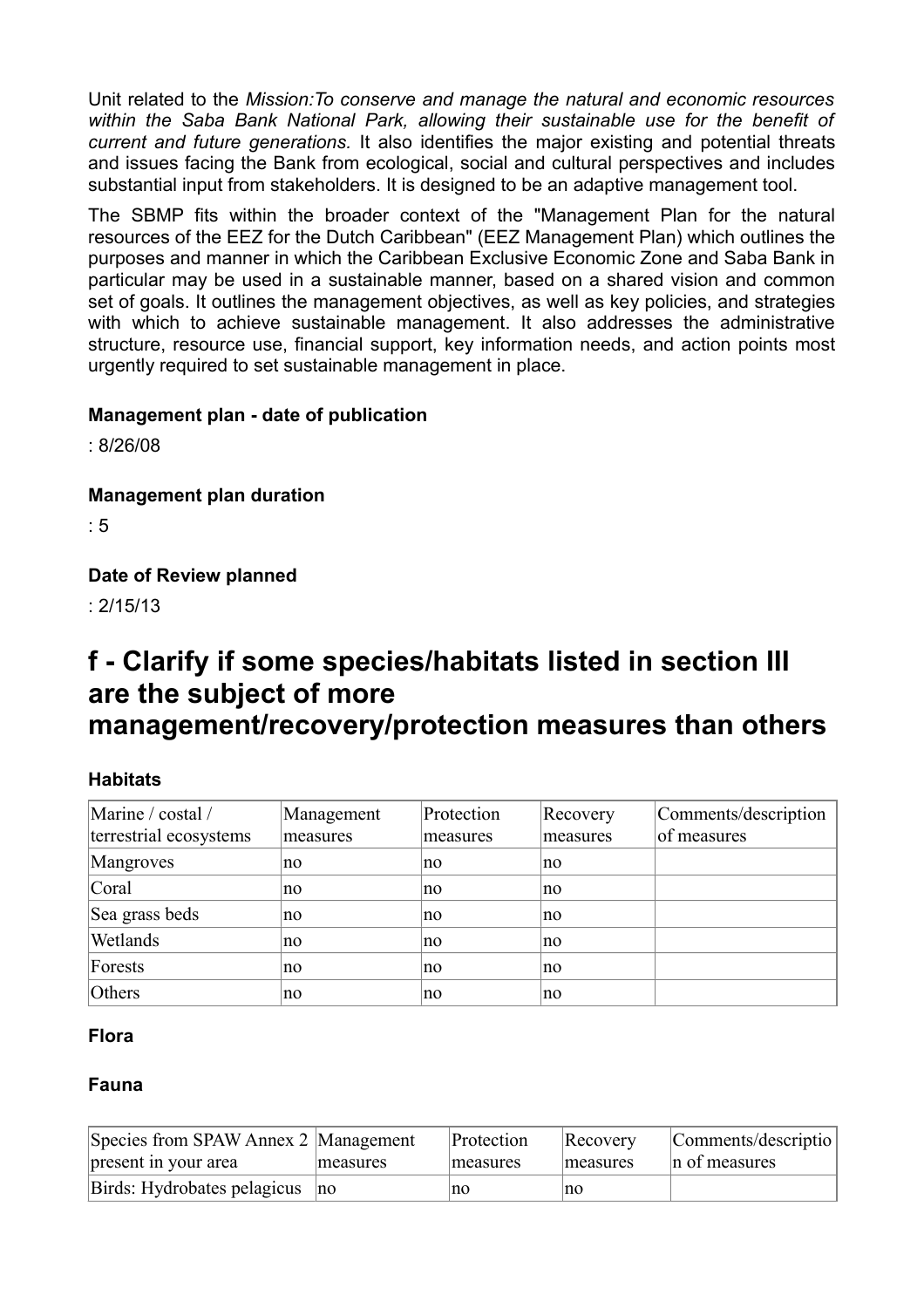| Birds: Puffinus lherminieri                                  | no       | no                     | no                   |                                      |
|--------------------------------------------------------------|----------|------------------------|----------------------|--------------------------------------|
| Birds: Sterna antillarum<br>antillarum                       | no       | no                     | no                   |                                      |
| Birds: Sterna dougallii<br>dougallii                         | no       | no                     | no                   |                                      |
| Mammals: Megaptera<br>novaeangliae                           | no       | no                     | no                   |                                      |
| Mammals: Physeter<br>macrocephalus                           | no       | no                     | no                   |                                      |
| Mammals: Globicephala<br>macrorhynchus                       | no       | no                     | no                   |                                      |
| Mammals: Stenella frontalis                                  | no       | no                     | no                   |                                      |
| Mammals: Stenella<br>longirostris                            | no       | no                     | no                   |                                      |
| Mammals: Stenella clymene                                    | no       | no                     | no                   |                                      |
| Mammals: Tursiops truncatus no                               |          | no                     | no                   |                                      |
| Mammals: Stenella<br>coeruleoalba                            | no       | no                     | no                   |                                      |
| Species from SPAW Annex 3 Management<br>present in your area | measures | Protection<br>measures | Recovery<br>measures | Comments/descriptio<br>n of measures |
| Hydrozoa: Milleporidae                                       | no       | no                     | no                   |                                      |
| Hydrozoa: Stylasteridae                                      | no       | no                     | no                   |                                      |
| Anthozoa: Antipatharia                                       | no       | no                     | no                   |                                      |
| Anthozoa : Gorgonacea                                        | no       | no                     | no                   |                                      |
| Anthozoa : Scleractinia                                      | no       | no                     | no                   |                                      |
| Molluscs: Strombus gigas                                     | no       | no                     | no                   |                                      |
| Crustaceans: Panulirus argus no                              |          | no                     | no                   |                                      |

### **g - Describe how the protected area is integrated within the country's larger planning framework (if applicable)**

Saba Bank National Park management forms part of the management of the marine bioidiversity and fisheriesof the EEZ by the EEZ Committee. The Saba Bank Management Unit reports to the EEZ committee.

The EEZ management is part of the Nature Policy Plan of the Caribbean Netherlands which is currently being drafted for completion before the end of 2012

### **h - Zoning, if applicable, and the basic regulations applied to the zones (attach in Annex a copy of the zoning map)**

| Name      | Basic regulation applied to the zone                                              |
|-----------|-----------------------------------------------------------------------------------|
| No        | Anchoring by ships other than fishing boats with a permit for fishing on the Saba |
| anchoring | Bank is prohibited                                                                |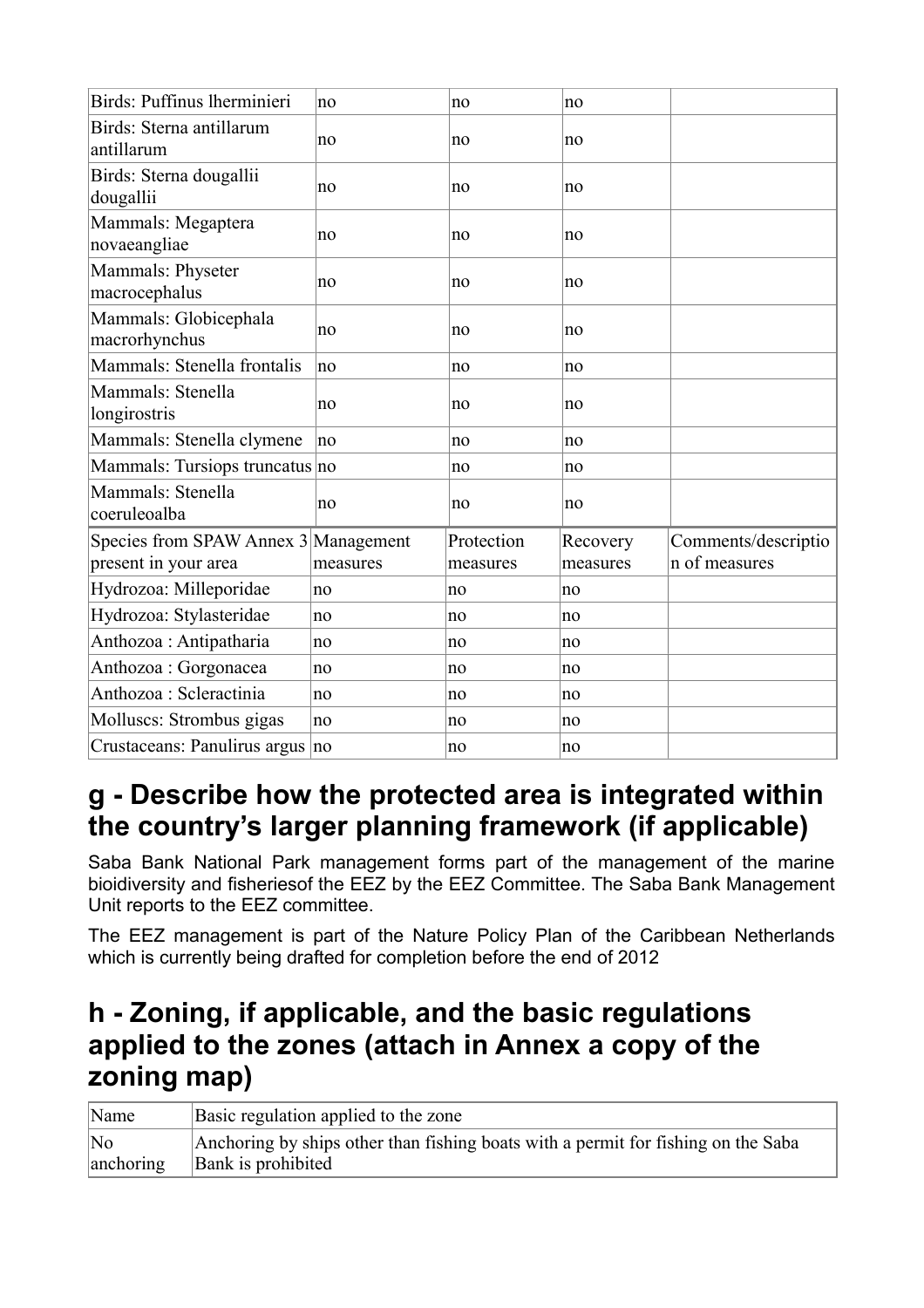#### **Comments, if necessary**

Area to be avoided (ATBA) requested from IMO as part of the PSSA proposal to IMO. This is expected to be granted in 2013

### **i - Enforcement measures and policies**

Coast Guard and Saba Bank Management Unit patrol the bank

### **j - International status and dates of designation (e.g. Biosphere Reserve, Ramsar Site, Significant Bird Area, etc.)**

| International status         |    | Date of designation |
|------------------------------|----|---------------------|
| Biosphere reserve            | no |                     |
| Ramsar site                  | no |                     |
| Significant bird area        | no |                     |
| World heritage site (UNESCO) | no |                     |
| Others: IMO PSSA             | no |                     |

#### **Comments**

PSSA status expected in 2013

### **k - Site's contribution to local sustainable development measures or related plans**

not specified

### **l - Available management resources for the area**

| Ressources              |                                   |                                                                       | How many/how much   Comments/description                       |
|-------------------------|-----------------------------------|-----------------------------------------------------------------------|----------------------------------------------------------------|
|                         | Permanent staff                   | 2                                                                     | partner IMARES commisoned by the                               |
| Human                   | Volunteers                        |                                                                       | Ministry of EL&I provides researchers and                      |
| ressources              | Partners                          |                                                                       | expertise for monitoring and research work<br>on the Saba Bank |
| Physical<br>ressources  | Equipments                        | boat 38 ft in board<br>diesel engine dive<br>equipment 2<br>Computers |                                                                |
|                         | <b>Infrastructures</b>            | office space                                                          |                                                                |
|                         | Present sources of<br>funding     | Ministry of EL&I                                                      |                                                                |
| Financial<br>ressources | Sources expected<br>in the future |                                                                       |                                                                |
|                         | Annual budget<br>(USD)            | 100                                                                   |                                                                |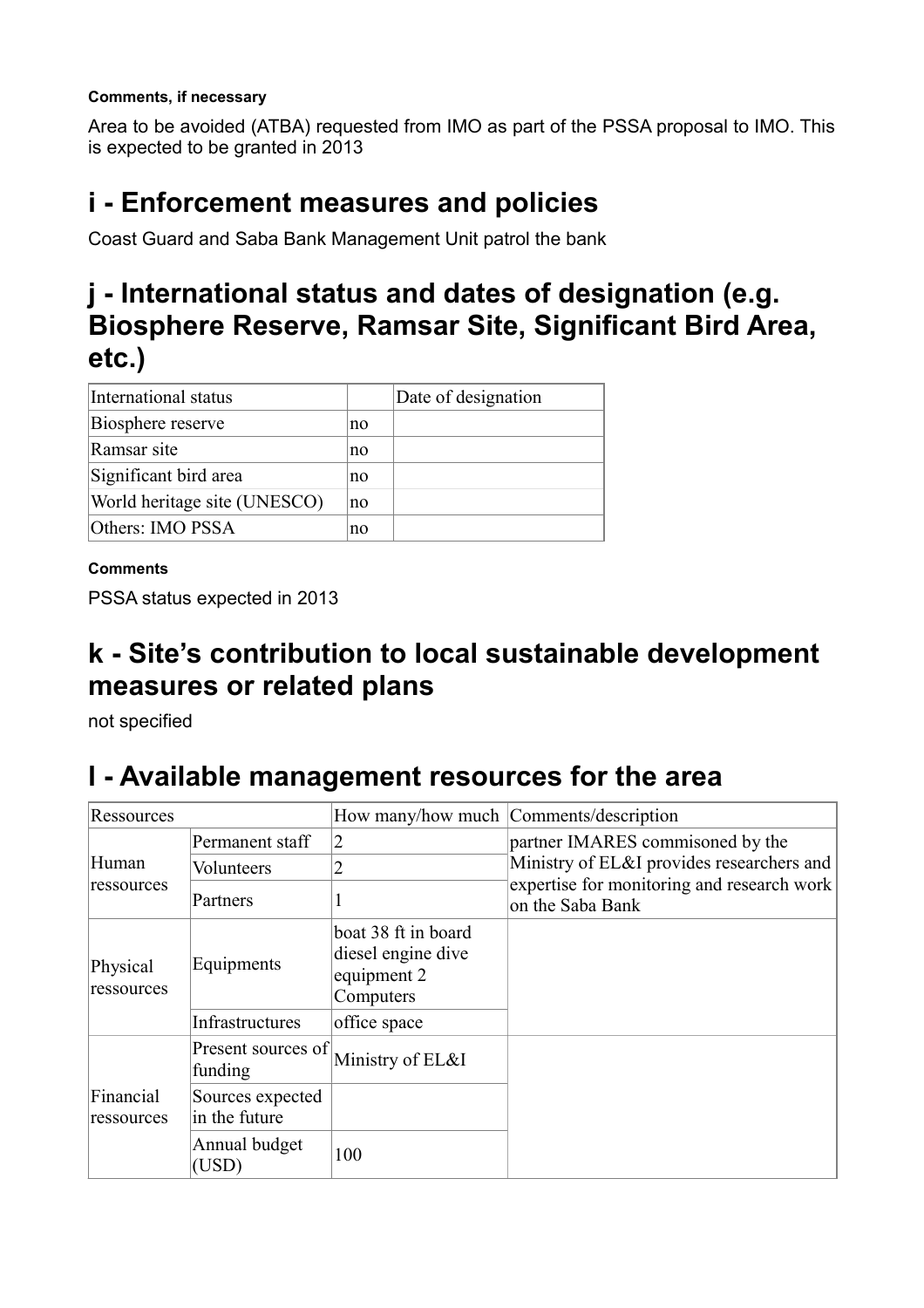### **Conclusion Describe how the management framework outlined above is adequate to achieve the ecological and socio-economic objectives that were established for the site (Guidelines and Criteria Section C/V).**

The management framework as described above allows for co-management of the fisheries in the Saba Bank National Park with the fishermen to ensure sustainability, supported by monitoring of the fisheries landings in the harbor, and backed up by enforcement by the Dutch Caribbean Coast Guard and routine surveillance on the Bank by the Saba Bank Management Unit using the Saba Bank patrol boat. Surveillance on the Bank will also be used to monitor coral reefs, fish and lobster, to locate and retrieve lost traps, and to survey for marine mammals and sea birds, using the help of volunteers and researchers.

Regulation of the fisheries will ensure sustainability of lobster stocks, moratorium on conch fishing will allow full restoration of the conch populations.

The anchoring prohibition and enforcement by Coast Guard will prevent further scarring of the bottom by VLCC tanker anchors and chains and will allow natural recovery of the bottom

## **Chapter 7. MONITORING AND EVALUATION**

#### **In general, describe how the nominated site addresses monitoring and evaluation**

The Saba Bank Management Unit steering group, consisting of representatives of the Ministry of EL&I, the island government and the Saba Conservation Foundation, meets twice a year to set the work program and evaluate its implementation;

Twice a year the SBMU reports to the steering group and to the EEZ Committee;

Every two years the work programme will be evaluated externally;

Management of the Saba Bank national Park will be subject to evaluation based on the yearly "Management Success" format developed by the Dutch Caribbean Nature Alliance (DCNA), providing indicators of efforts and effective direction of those efforts towards identified threats.

Monitoring, both fisheries dependent and independent, will provide clear indications of effectiveness of co-management with the fishermen and provide directions to adjust the management

#### **What indicators are used to evaluate management effectiveness and conservation success, and the impact of the management plan on the local communities**

| Indicators by category                        | Comments                                                                                                                                         |
|-----------------------------------------------|--------------------------------------------------------------------------------------------------------------------------------------------------|
| <i>Evaluation of management effectiveness</i> |                                                                                                                                                  |
| effort direction                              | indicator of percentage of effort directed at specified threats and other<br>management objectives, allowing redirection of efforts if necessary |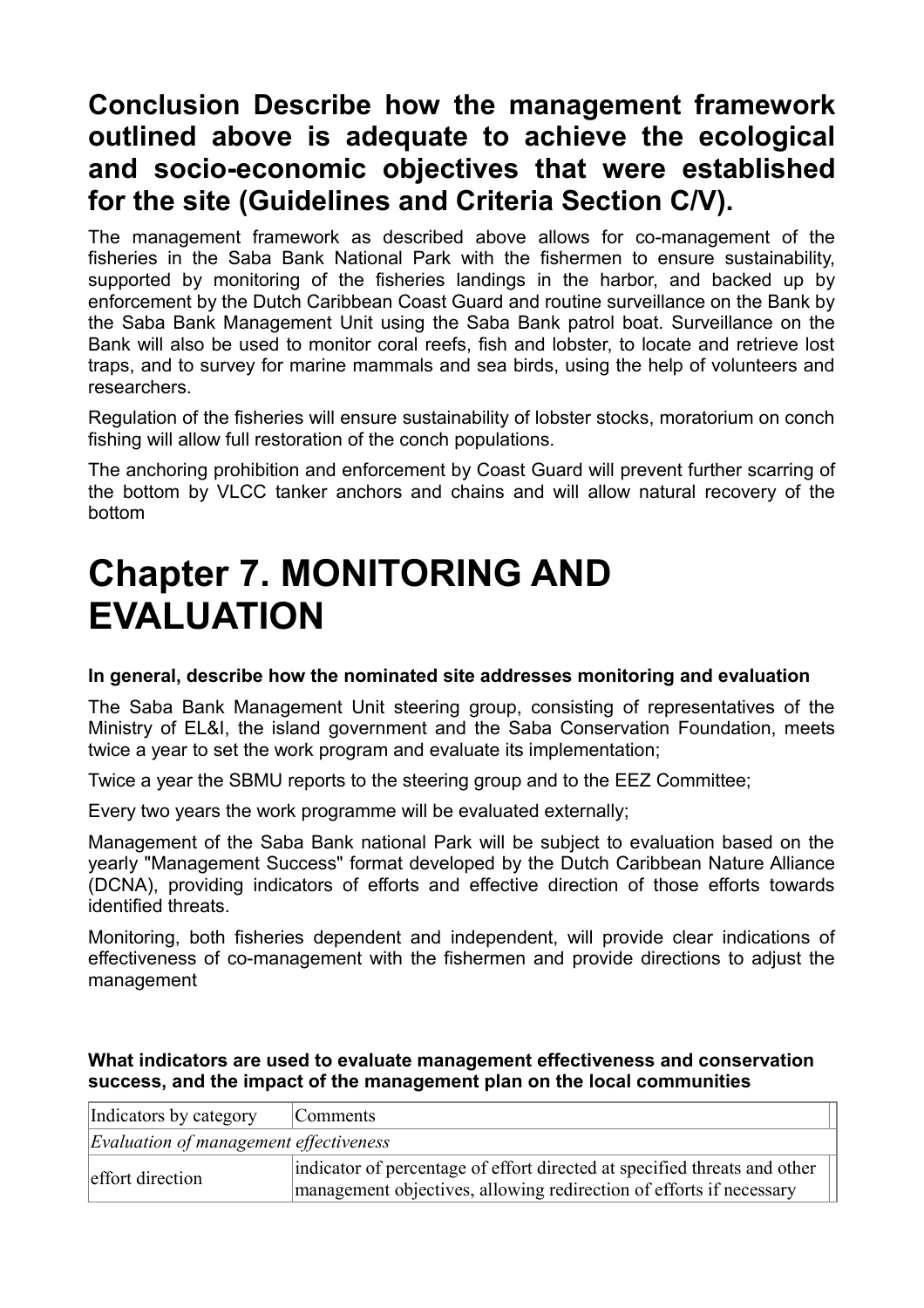*Evaluation of conservation measures on the status of species populations within and around protected area*

| fisheries landings                                        | will provide indications of sustainability of fishing pressure and will<br>allow adjustment of fishery regulations                                                                             |
|-----------------------------------------------------------|------------------------------------------------------------------------------------------------------------------------------------------------------------------------------------------------|
| conch densities                                           | will show rate of recovery of conch populations                                                                                                                                                |
|                                                           | Evaluation of conservation measures on the status of habitats within and around the protected area                                                                                             |
| coral health                                              |                                                                                                                                                                                                |
| protected area                                            | Evaluation of conservation measures on the status of ecological processes within and around the                                                                                                |
| none                                                      | unclear what is meant with ecological processes                                                                                                                                                |
|                                                           | Evaluation of the impact of the management plan on the local communities                                                                                                                       |
| number of attendance at<br>veraly public<br>presentations | Yearly presentations will be provided to the community on the status<br>of the Saba Bank. The interest in these presentations will give an<br>indication of the local impact of the management |

## **Chapter 8. STAKEHOLDERS**

**Describe how the nominated site involves stakeholders and local communities in designation and management, and specify specific coordination measures or mechanisms currently in place** 

| Stackeholders<br>involvement | Involvement | Description of<br>involvement                                                                                                                                                           | Specific<br>coordination<br>measures                                                                               | Comments (if any)                  |
|------------------------------|-------------|-----------------------------------------------------------------------------------------------------------------------------------------------------------------------------------------|--------------------------------------------------------------------------------------------------------------------|------------------------------------|
| Institutions                 | yes         | consultations with<br>Institute of Marine<br>Research and Ecosystem<br>Services (IMARES) in the<br>Netherlands regular<br>updates of neighboring St.<br>Eustatius island gov't          | planning of<br>research and<br>monitoring<br>activities                                                            | No institutions<br>present on Saba |
| Public                       | yes         | regular public<br>presentations on activities<br>and findings                                                                                                                           |                                                                                                                    |                                    |
| Decision-makers              | yes         | Island Secretary and<br>Ministry of EL&I are<br>both part of the steering<br>group of the Saba Bank<br>Mgt Unit. EEZ<br>Committee provides input year report to<br>for yearly work plan | twice a year<br>meeting of<br>steering group to<br>evaluate and plan<br>activities twice a<br><b>EEZ</b> Committee |                                    |
| Economic-sectors             | yes         | regular meetings with<br>fishermen to exchange<br>information and<br>viewpoints of<br>management of fisheries<br>on Saba Bank as part of<br>their co-management of                      | to be developed<br>with fishermen                                                                                  |                                    |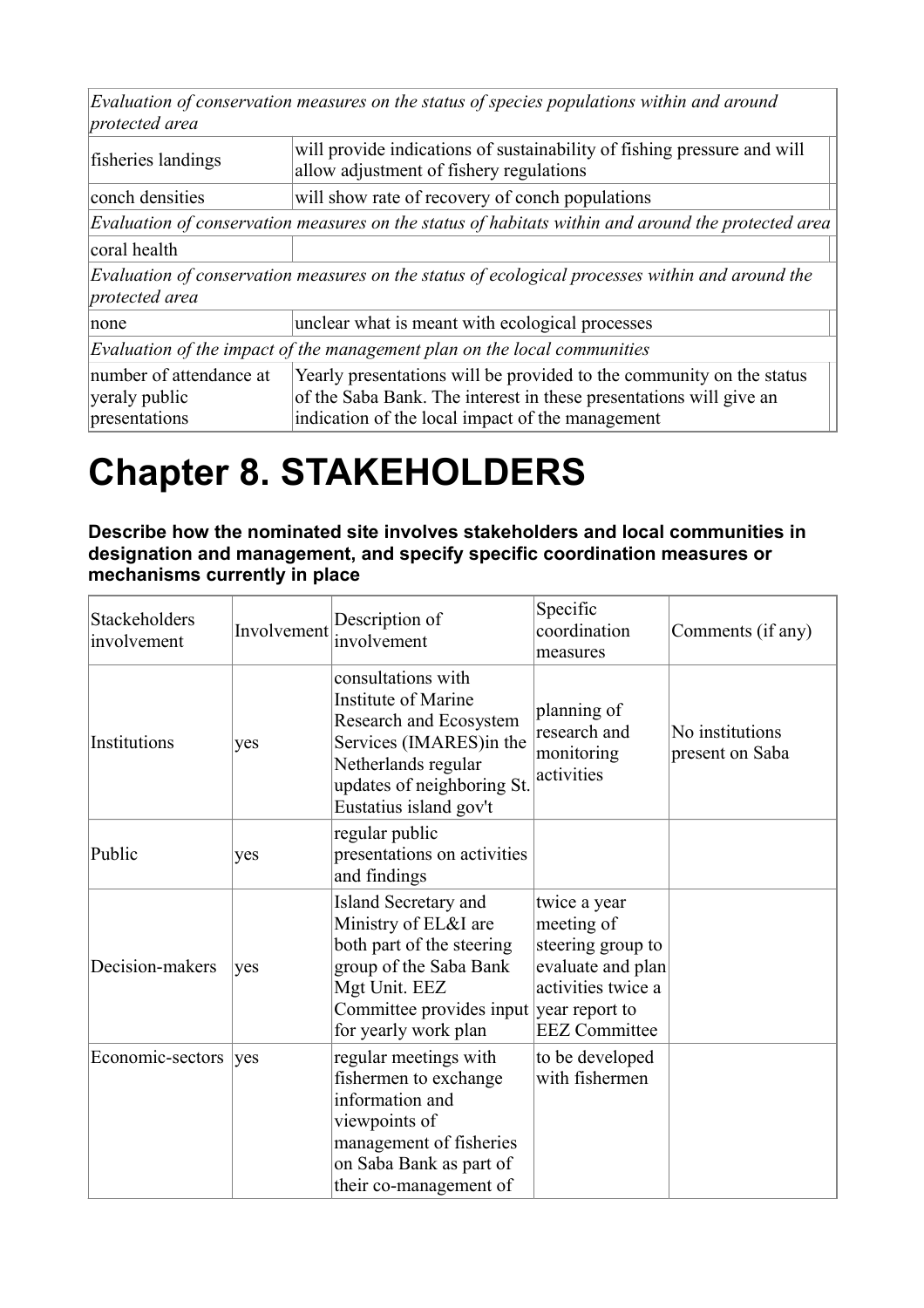|                      |     | the Saba Bank regular<br>information provision to<br>diveshops on the island     |                                     |                                                                                                                                                                                                        |
|----------------------|-----|----------------------------------------------------------------------------------|-------------------------------------|--------------------------------------------------------------------------------------------------------------------------------------------------------------------------------------------------------|
| Local<br>communities | yes | Public equals local<br>community                                                 |                                     |                                                                                                                                                                                                        |
| <b>Others</b>        | yes | regular meetings for<br>information exchange and<br>planning of joint activities | to be determined<br>with each group | NGO partners: Dutch<br>Caribbean nature<br>Alliance (DCNA)<br>Harbor masters Saba<br>and St. Eustatius Law<br>enforcement: Coast<br>Guard, Police, and<br>Public Prosecutor's<br>office Tourism Office |

## **Chapter 9. IMPLEMENTATION MECHANISM**

#### **Describe the mechanisms and programmes that are in place in regard to each of the following management tools in the nominated site (fill only the fields that are relevant for your site)**

| Management tools                                                                  |     | Existing Mechanisms and programmes in place                                                                                                                                                                                                                   | Comments<br>(if any) |
|-----------------------------------------------------------------------------------|-----|---------------------------------------------------------------------------------------------------------------------------------------------------------------------------------------------------------------------------------------------------------------|----------------------|
| Public awareness,<br>education, and<br>information<br>dissemination<br>programmes | yes | Public presentations                                                                                                                                                                                                                                          |                      |
| Capacity building of<br>staff and management                                      | yes | training for specific survey techniques with<br>IMARES scientists, DCNA training workshops, and<br>partnership of Marine Mammal Sanctuaries                                                                                                                   |                      |
| Research, data storage,<br>and analysis                                           | yes | <b>IMARES</b> researchers are commissioned by Ministry<br>of EL&I for specific research projects identiified<br>each year, and to receive, analyze, store and report<br>on data from research and monitoring performed by<br><b>SBMU</b> staff and volunteers |                      |
| Surveillance and<br>enforcement                                                   | yes | SBMU staff will peform surveillance on the Saba<br>Bank and will reprot infractions of regulations to<br><b>Coast Guard and or Police</b>                                                                                                                     |                      |
| Participation of exterior<br>lusers                                               | yes | international research on the Saba Bank will be<br>encouraged and facilitated                                                                                                                                                                                 |                      |
| Alternative and<br>sustainable livelihoods                                        | yes | regulations that would impact fishermen incomes<br>will be discussed and jointly compensatory<br>measures will be explored                                                                                                                                    |                      |
| Adaptative management yes                                                         |     | The management plan will be reviewed and adapted<br>at least every year                                                                                                                                                                                       |                      |